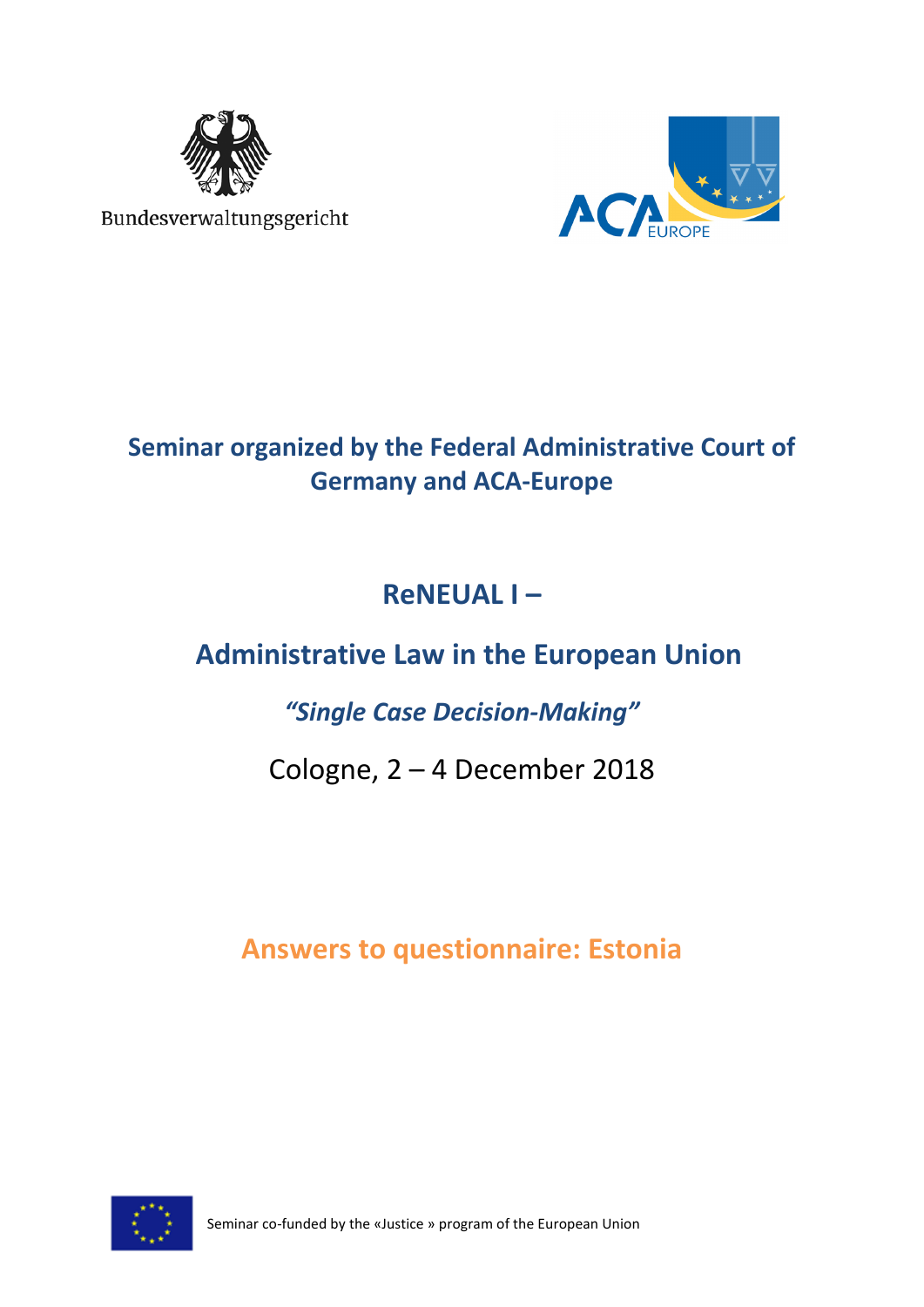# **ACA-Seminar ReNEUAL I – Administrative Law in the European Union Single Case Decision-Making**

## **Answers to the Questionnaire Supreme Court of Estonia**

## **I. Parties to Administrative Proceedings: Categories and Legal Positions**

#### **1. a) Are the following categories of parties to administrative proceedings for single case decision-making recognized in your legal order:**

addressees of onerous administrative acts / applicants of beneficial acts,

- (*YES*, see below APA § 11 section 1 p. 1 and 2)
- other individuals (please differentiate, in its case, further, e.g. between individuals claiming subjective rights, concrete legal interests, factual interests, individuals as members of the general public),

(*YES*, see below APA § 11 section 1 p. 3)

- associations or non-governmental organisations (e.g. environmental, consumer,...) (please indicate, in its case, details and/or specific requirements),

(*YES,* see below APA § 11 section 2)

other administrative bodies?

(**YES**, see below APA § 11 section 1 p. 4)

Estonian Administrative Procedure Act  $(APA)^1 \$  11 enumerates the participants in proceedings. According to § 11 section 1 APA the following are participants in an administrative proceeding:

*1) a person applying for the issue of an administrative act or the taking of a measure, or a person who makes a proposal for entry into a contract under public law (applicant);* 

*2) a person at whom an administrative act or measure is directed or to whom an administrative authority makes a proposal for entry into a contract under public law (addressee);* 

*3) a person whose rights or obligations the administrative act, contract under public law or measure may affect (third person);* 

*4) an administrative authority which, according to an Act or regulation, is required to submit to an administrative authority which hears the matter its opinion on or approval for issue of a legal act or for taking of a measure.* 

*(2) An administrative authority may involve other persons and bodies whose interests may be affected by an administrative act, contract under public law or administrative measure as participants in proceedings.*

In comparison to *cf.* Art 4 (f) EP-Res., in Estonian law instead of "*party*" the term "*participants in an administrative proceeding*" is used. By this, the "*participants*" is defined as openly as in Art 4 (f) EP-Res. The main difference is that pursuant to Estonian law an administrative authority may be a party as well.

The other difference between the regulation of Art-s III-2 (3) and (4), III-25 ReNEUAL and Estonian APA is that APA does not regulate "*interested public*". Notwithstanding the "*interested public*" is not defined in APA, the regulation of open proceedings aims for the participation of the interested public and therefore the requirements for notification of open proceedings, display of the draft of the legal act or application, submission of proposals and objec-

 $1$  Entry into force 01.01.2002: available in English at: https://www.riigiteataja.ee/en/eli/523012018001/consolide.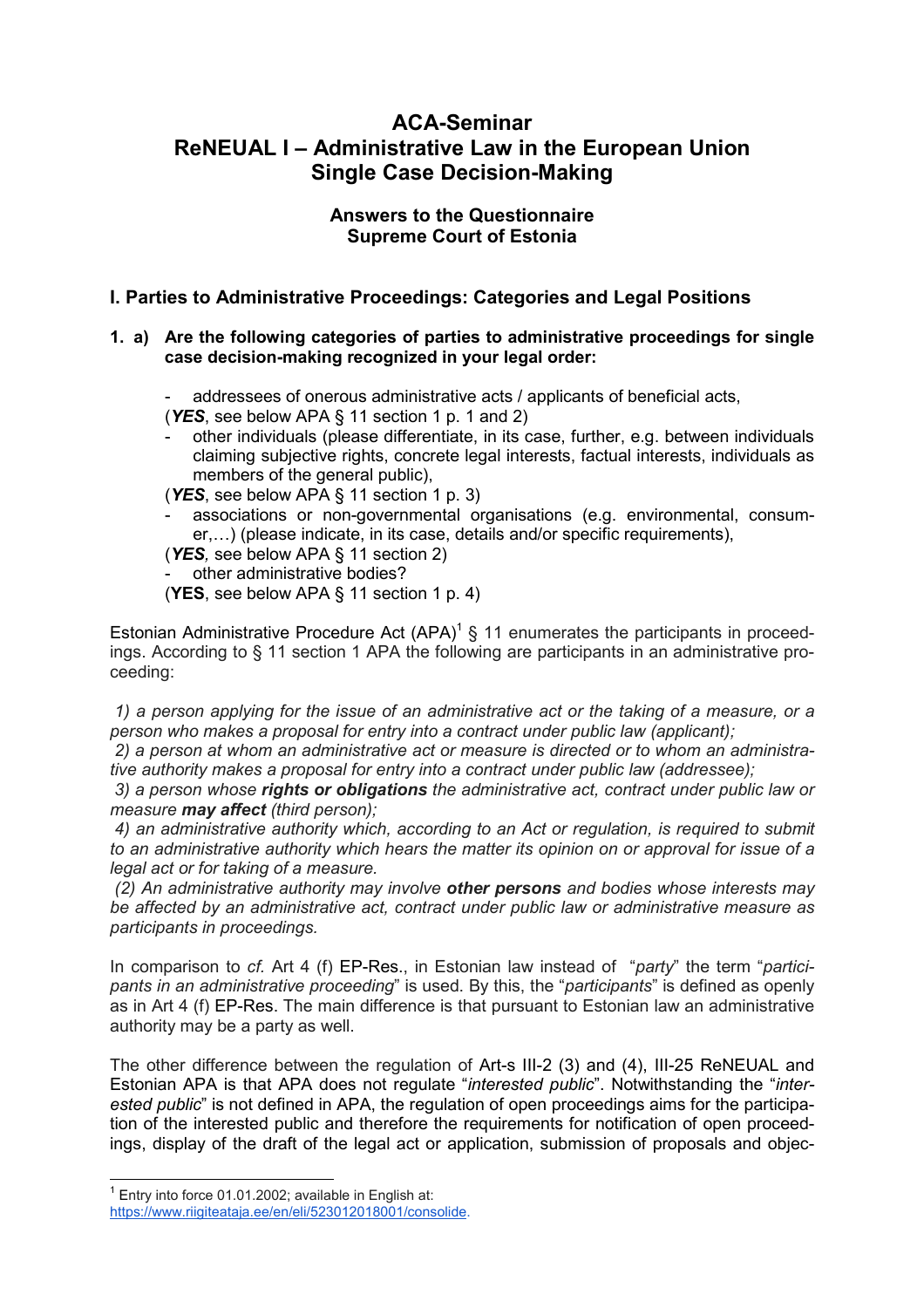tions in open proceedings as well as hearing of the matter at a public session are regulated (see §§ 46–50 APA).

There are no special restrictions or requirements concerning **associations or nongovernmental organisations**. Associations or non-governmental organisations can be parties to administrative proceedings for single case decision-making similarly to all other persons, although there is no specific norm for them. The sphere of parties to administrative proceedings is regulated very broadly.

### **b) Are the categories of parties to administrative proceedings defined**

in a general codification (i.e. Code of Administrative Procedure, $...$ ), (please see 1.a)

by reference to other codifications (e.g. Code of Court Procedure,...),

- by custom(ary law).
- by jurisprudence,

Jurisprudence has specified, based on the fairly general wording of APA, in which cases it is obligatory to give certain persons a chance to participate in the proceedings.

- in another way (please explain)?

#### **2. a) Do (sectorial) pieces of legislation establish additional categories of parties to administrative proceedings or do such pieces of legislation modify the general categories? In this case, please give examples!**

**YES**, sectorial pieces make an addition to the categories of parties to administrative proceedings. F. ex. the General Part of the Environmental Code Act (GPECA)<sup>2</sup> stipulates access to justice in environmental matters and the legal definition of a non-governmental environmental organisation as follows:

#### *§ 30. Access to justice in environmental matters*

*(1) A person whose right, including the right to the environment meeting the health and wellbeing needs, has been violated may file an intra-authority appeal with the administrative authority in accordance with the procedure provided for in the Administrative Procedure Act or file a claim with the administrative court in accordance with the procedure provided for in the Code of Administrative Court Procedure.* 

*(2) If an environmental organisation contests an administrative decision or a taken administrative step in accordance with the procedure provided for in the Code Administrative Court Procedure or in the Administrative Procedure Act, it will be presumed that its interest is reasoned or that its rights have been violated if the contested administrative decision or step is related to the environmental protection goals or the current environmental protection activities of the organisation.* 

#### *§ 31. Non-governmental environmental organisation*

*(1) For the purposes of this Act, a non-governmental environmental organisation is:* 

*1) a non-profit association and foundation whose purpose under its articles of association is environmental protection and who promotes environmental protection by its activities;* 

*2) an association that is not a legal person, but that promotes environmental protection and represents the opinions of a significant portion of the local community on the basis of a written agreement between its members.* 

*(2) For the purposes of subsection (1) of this section, the promotion of environmental protection also means the protection of the elements of the environment for the purpose of ensur-*

 $2$  Entry into force 01.08.2014: available in English at: https://www.riigiteataja.ee/en/eli/528062018002/consolide.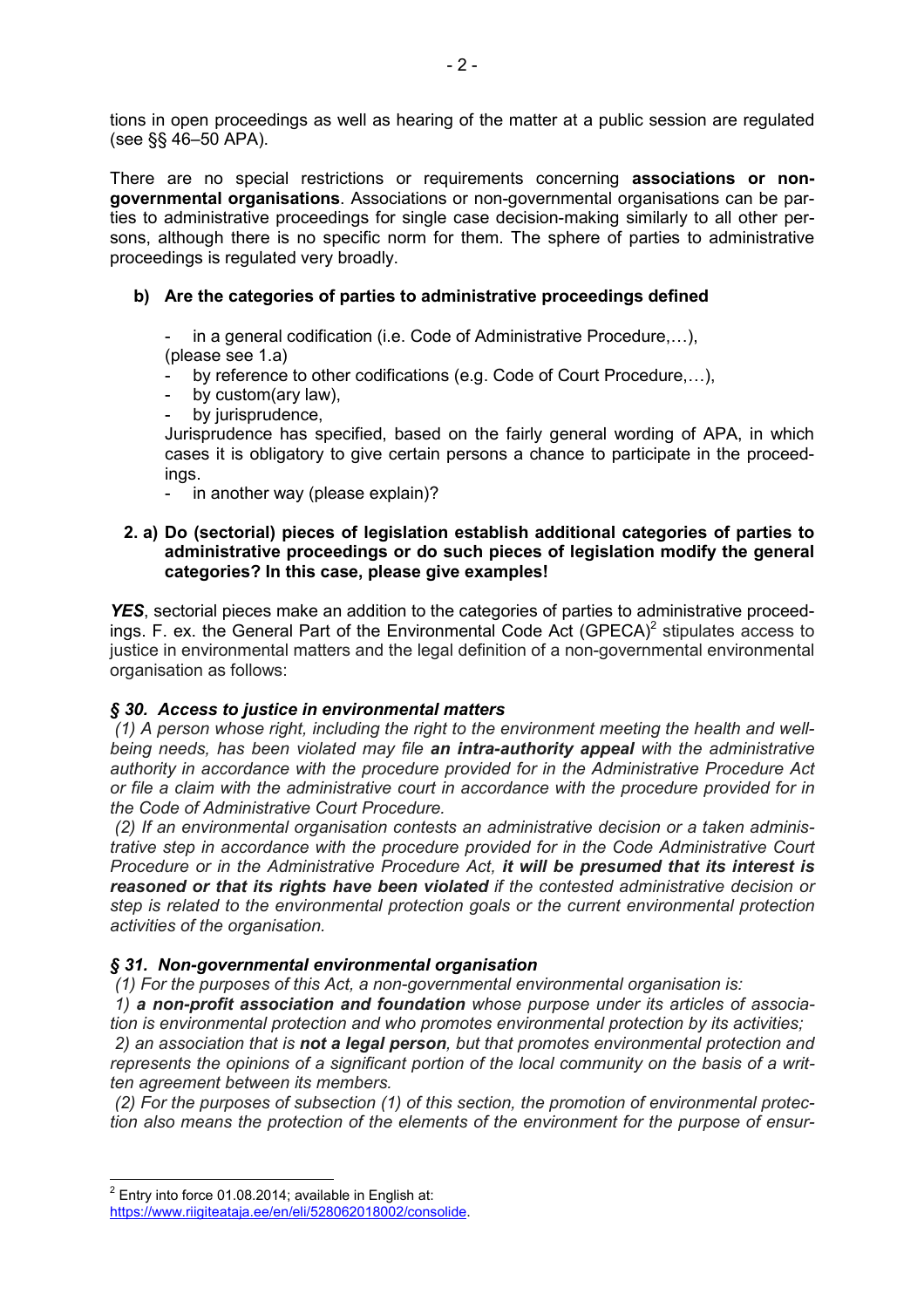*ing human health and well-being as well as the research and introduction of the nature and natural cultural heritage.* 

*(3) Upon assessment of the promotion of environmental protection, the association's ability to attain its goals set out in the articles of association must be considered, taking into account the activities of the association to date or, upon absence thereof, its organisation structure, number of members and the requirements of becoming a member as laid down in the articles of association.* 

Also, according to § 9 Planning Act (PA)<sup>3</sup>, the planning proceedings are public in Estonia. **Everyone** is entitled to participate in the planning proceedings and, during those proceedings, express his or her opinion regarding the spatial plan. Everyone is also entitled, free of charge, to receive relevant information regarding the planning proceedings and the spatial plan. According to § 127 section 2 PA **the persons whose rights the detailed spatial plan may affect**, as well as persons who have **expressed an interest** in being invited to participate in the preparation of the detailed spatial plan are invited to participate in the preparation of the plan. In instances where the conduct of strategic environmental assessment is mandatory when preparing the plan, persons and bodies that are **likely to be affected** by the significant environmental impact that may be presumed to result from implementation of the plan, or that **may have a legitimate interest** in such an impact, including, through an **organization** that unites them, e**nvironmental non-governmental organization**s, as well as any **foundations** and **non-profit organizations representing the residents of the planning area**, are also invited to participate in the preparation of the detailed spatial plan.

#### **b) If such additional categories are established and/or such modifications are provided for, what is the rationale of such additions and/or modifications?**

In the explanatory letter of GPECA, it is said that the special regulation for environmental organisations was needed **in order to apply the Århus convention and European Law**. It was an important change, because before that the Administrative Court Procedure Act did not contain any particular articles for environmental matters. Before the coming into force of GPECA, the concept of environmental organisations was missing in Estonian law.<sup>4</sup>

- **3. As far as the parties are not parties by law (e.g. addressees or applicants), how can the different categories of (potential) parties actually become parties to administrative proceedings?** 
	- Is a request of the party required? *YES/NO* (see below)
	- Is a decision of the administrative authority admitting the party required? *NO* (see below)
	- Is the administration obliged to qualify potential parties ex officio? *YES* (see below)

Pursuant to § 35 section 1 APA administrative proceedings for issue of an administrative act or taking a measure shall commence as follows:

*1) by submission of an application to an administrative authority;* 

*2) in administrative proceedings commenced on the initiative of an administrative authority, by notifying a participant in the proceedings of the proceedings;* 

*3) in administrative proceedings commenced on the initiative of an administrative authority, by the performance of the first procedural act with regard to a participant in the proceedings.* 

Explanatory letter of GPECA is available in Estonian at:

 $3$  Entry into force 01.07.2015, available in English at:

https://www.riigiteataja.ee/en/eli/513072018002/consolide.

https://www.riigikogu.ee/tegevus/eelnoud/eelnou/a1cafc27-2f02-448d-8509-8e9fa312a129.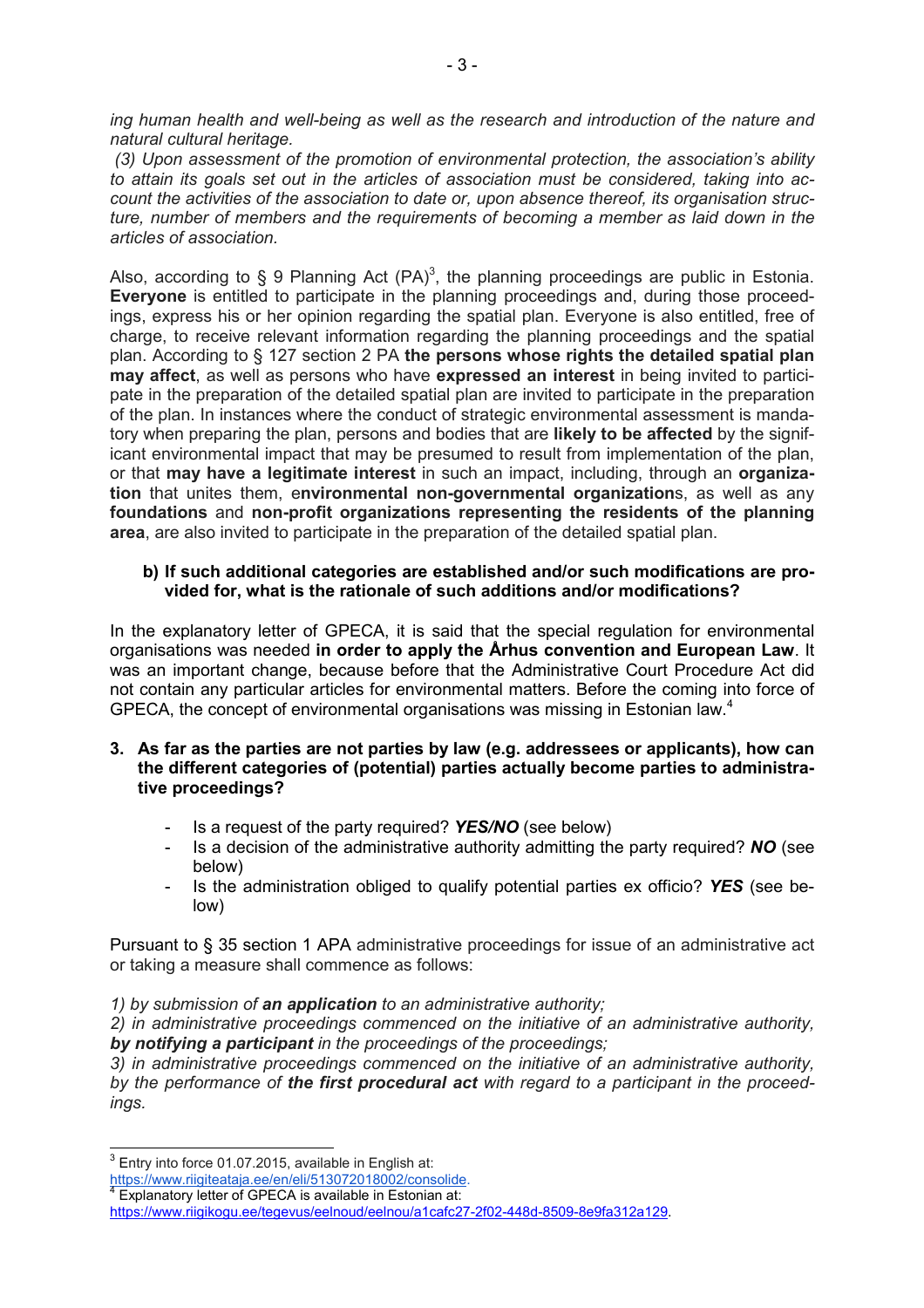A *decision* by the administrative authority admitting the party is not required. The administration should qualify potential parties in accordance with the investigation principle and the principle of good administration that is mainly elaborated in Estonian case law. In addition, according to § 17 section 1 APA, an administrative authority **has the right to summon persons as participants in proceedings**, witnesses, experts, interpreters or translators.

#### **4. a) Are administrative authorities obliged to identify third parties entitled to participate or potentially interested in administrative proceedings?**

The **principle of investigation** is one of the most important principles in Estonian administrative procedure. This is stipulated in § 6 APA and according to this principle:

*"during proceedings in a matter, an administrative authority is required to establish the facts relevant to the matter and, if necessary, collect evidence on its own initiative for such purpose."* 

**Identifying third parties is also covered with this principle**. In the case of open proceedings, this is clearly stipulated in § 47 section 2 APA, which obligates the administrative authority to notify the following persons of the commencement of open proceedings:

*1) the addressee of the administrative act to be issued by way of open procedure;* 

*2) persons whose rights may be restricted by the administrative act;* 

*3) the administrative authority which is required to approve the issue of the administrative act or provide its opinion on the draft thereof, and to the administrative authority the issue of whose administrative act is required for the issue of the legal act by way of open procedure.*

#### **b) Is the administrative authority obliged to announce the beginning of administrative proceedings to (potential) third parties to enable their participation?**

*YES.* In addition to personal notification explained above, in case of open proceedings, planning proceedings, proceedings involving environmental decisions as well as in certain situations in general proceedings **the publication of documents in a newspaper is mandatory**. According to § 31 APA:

*(1) The resolution contained in a document shall be published in a national daily newspaper or, in the cases provided by law, in the official publication Ametlikud Teadaanded*<sup>5</sup>  *if: 1) the document needs to be delivered to more than one hundred persons;* 

*2) there is no information concerning the address or e-mail address of a participant in proceedings or the participant in proceedings does not reside at the address known to the administrative authority or if a natural person does not confirm the receipt of a document transmitted by electronic means and his or her actual whereabouts are unknown, and the document cannot be delivered in any other manner;* 

*3) an administrative act must be made public and is not subject to publication in Riigi Teataja<sup>6</sup> (*State Gazette*).*

**c) Are there any consequences, if the (potential) party does not make use of its right to participate in the administrative proceedings? Does your legal order provide for a foreclosure of the exercise of the party's rights (preclusion regulation), particularly with regard to later court proceedings (ability to challenge the final decision, legal standing in this regard)?** 

l

<sup>5</sup> Official online publication of the Republic of Estonia, which publishes notices, invitations, summons and announcements; available in Estonian at: <u>https://www.ametlikudteadaanded.ee/</u>.<br><sup>6</sup> Available in Estonian and partially in English at: https://www.riigiteataja.ee/index.html.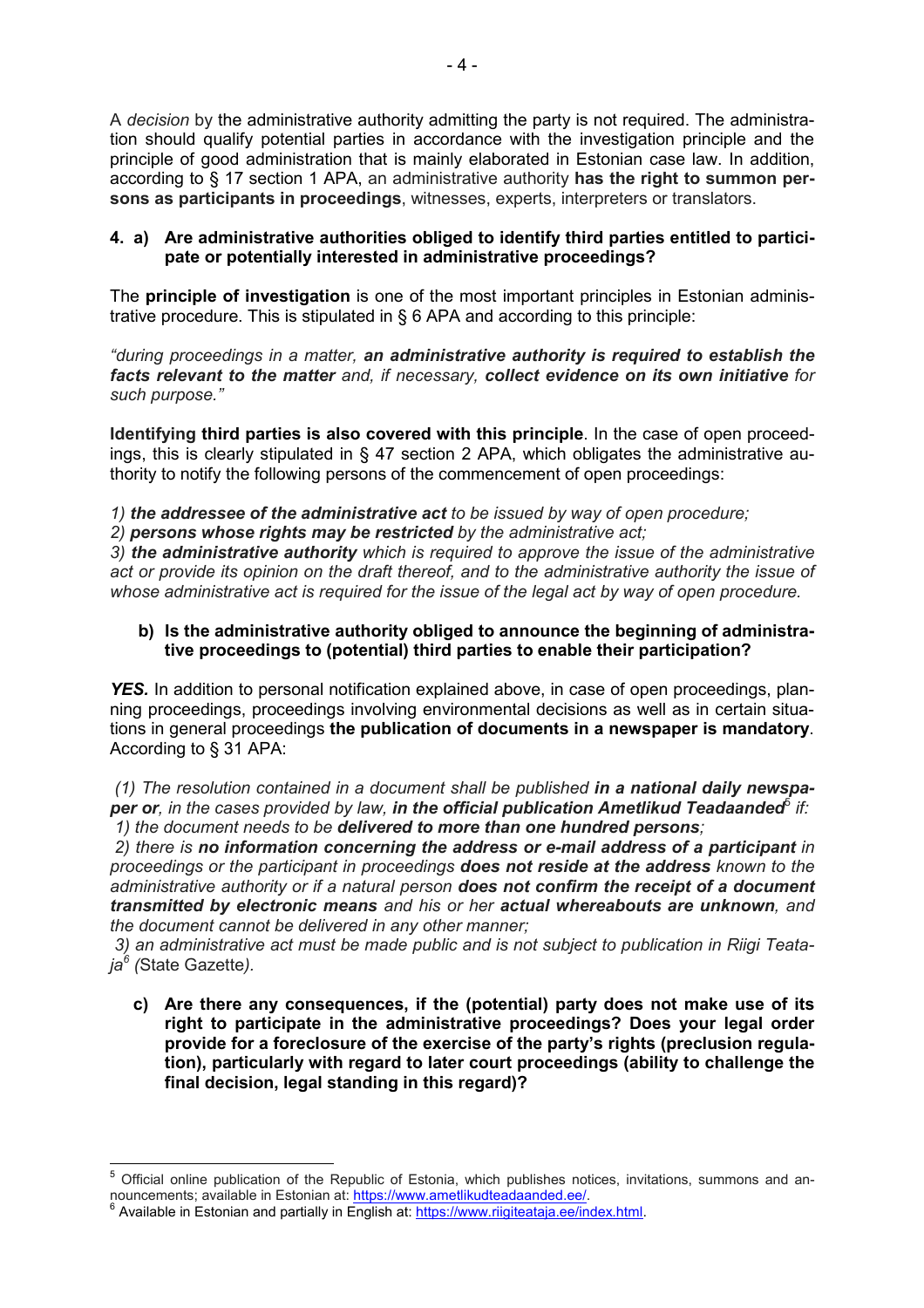If a participant in proceedings fails to appear for conduct of a procedural act without good reason, the administrative authority shall **adjudicate the matter without his or her presence** (§ 42 section 3 APA).

If a person who applies for the issue of an administrative act or the taking of a measure fails to appear at a procedural act without good reason, the administrative authority may refuse to review the application and **terminate the proceedings** (§ 42 section 4 APA).

We have neither law nor jurisprudence that would preclude a party from disputing the final decision due to its illegality if they did not participate in the administrative proceedings.

- **5. If individuals / organisations / other public authorities are not admitted as parties to administrative proceedings by the competent authority on their request, what are the legal consequences?** 
	- **a) Are they entitled to direct court actions against the administrative decision to not admit them as parties to the administrative proceedings? Are (only) original parties (parties by law) to the administrative proceedings entitled to do so?** (see below)
	- **b) In contrast, do the parties not admitted to the administrative proceedings have to wait for and then challenge the final administrative decision claiming a procedural defect in not admitting them?** (see below)
	- **c) Can the competent authority remedy any omission to admit a party?** (see below)

As said in answer 3, there is no formal decision taken for the "*admission as being a party*". However, for example in case of a hearing at session, § 45 section 3 APA provides that:

"*In addition to the representatives of an administrative authority and participants in proceedings, also representatives of an administrative authority exercising supervision over the administrative authority may participate in a session. The administrative authority may permit other persons to participate in the session if no participant in the proceeding objects thereto.*"

So, in this case it is relevant whether the authority considers someone a party or an "*other person*" (but: since in case of environmental decision-making and planning, everyone is entitled to participate in the proceedings, this does not affect such matters).

If someone is indeed refused access to the hearing, they might be able to direct a court action against such a decision. Generally, according to § 45 section 3 of the Code of Administrative Court Procedure  $(CACP)^7$ :

*"an action may be brought against a procedural act without contesting the administrative act or administrative measure, if that act or measure infringes the applicant's non-procedural rights independently of the administrative act or measure, or if the unlawfulness of the procedural act would inevitably lead to the issue of an administrative act or the taking of an administrative measure which infringes the applicant's rights*."

So **it would depend on the circumstances of the case whether such an action would be admissible**. Generally, if a person has in some way been able to express his/her opinion during the proceedings and has also received an answer to his/her objections, the jurisprudence does not consider it '*fatal*' if some procedural mistakes have been made. So even if the authority wrongfully does not consider the person a party, but still allows him/her to pre-

 $7$  Entry into force 01.01.2012, available in English at: https://www.riigiteataja.ee/en/eli/512122017007/consolide.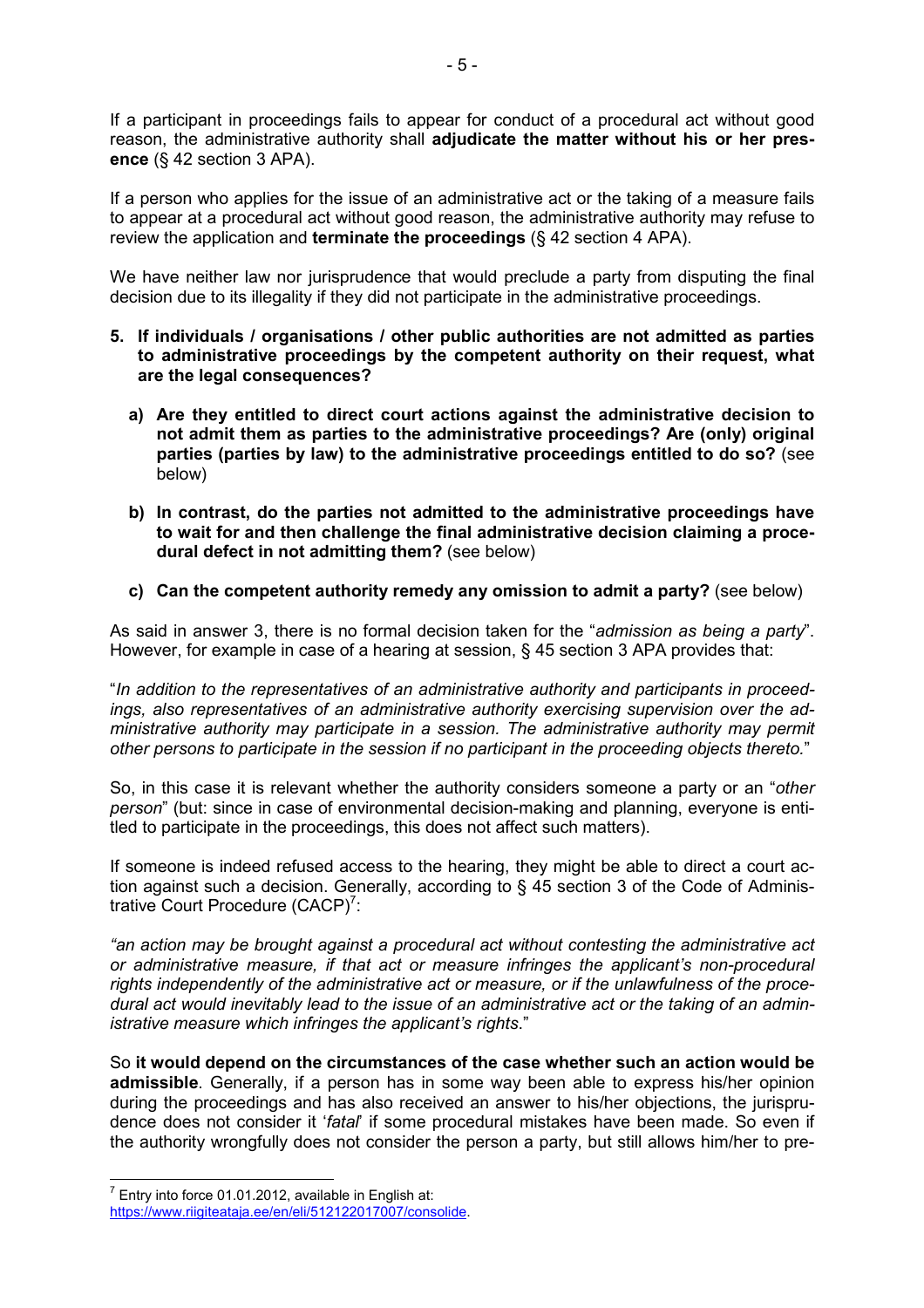sent his/her opinion and objections, and responds to them, the authority's actions, while illegal, would probably not lead to the annulment of the final act. There is also a list of circumstances where the hearing of opinions and objections of a party is not necessary, so even this might not necessarily lead to the annulment of the act.

#### **6. a) Do all categories of parties to administrative proceedings enjoy the same procedural rights:**

- to be heard (orally or in writing), *YES*
- to be advised by the competent authority concerning the relevant procedural rights, *YES*
- to submit documents, *YES*
- to have access to the file, including documents submitted by other parties, *YES*
- to call witnesses or to initiate other gathering of evidence, *YES*
- to be provided with a copy of the final decision, *YES*
- to file a claim in the administrative proceedings? *YES*

#### **b) Or do different categories of parties to the administrative proceedings have different rights? If so, please provide information about the most important differences!**

There are no differences regulated concerning procedural rights of different categories of parties to administrative proceedings in APA.

The duty of the administrative authority to give explanations is granted **"***to a participant in proceedings or to a person who considers submission of an application, at the request of the person*" (APA § 36). In comparison to *cf*. Art 14 section 2 EP-Res. only "*parties*" shall receive sufficient information.

Also the right of access to the file in Estonia is more broad than in cf. Art 15 section 1 EP-Res.. Pursuant to § 37 section 1 APA **everyone** (not only parties) has the right, in all stages of administrative proceedings, to examine documents and files, if such exist, which are relevant in the proceedings and which are preserved with an administrative authority. An administrative authority shall prohibit examination of a file, document or a part thereof if disclosure of information contained therein is prohibited by an Act or on the basis of an Act. The main act giving a basis to declare a file or some documents therein classified for internal use is the Public Information Act<sup>8</sup>, more specifically its § 35.

**7. Is there a political or academic discussion concerning any kind of reform with regard to the participation rights of third parties to administrative proceedings in your country? Are there recent legislative proposals concerning the participation rights of third parties to administrative proceedings?** 

Currently, there is no active political or academic discussion. As to the recent legislative reforms see answer to question 2. b).

**8. What is the most important and most recent case law of your court relating to the status of third parties to administrative proceedings and their procedural rights therein? Please identify up to three cases and provide some information about the content and relevance of the judgements!** 

The Supreme Court made on 11.10.2016 a judgment in **case no 3-3-1-15-16**<sup>9</sup> , where it is said that an administrative authority shall involve into administrative procedure **every person**  l

 $8$  Entry into force 01.01.2001, available in English at:

https://www.riigiteataja.ee/en/eli/516102017007/consolide.<br>8 Avril 1980

Available in Estonian at: https://rikos.rik.ee/?asjaNr=3-3-1-15-16.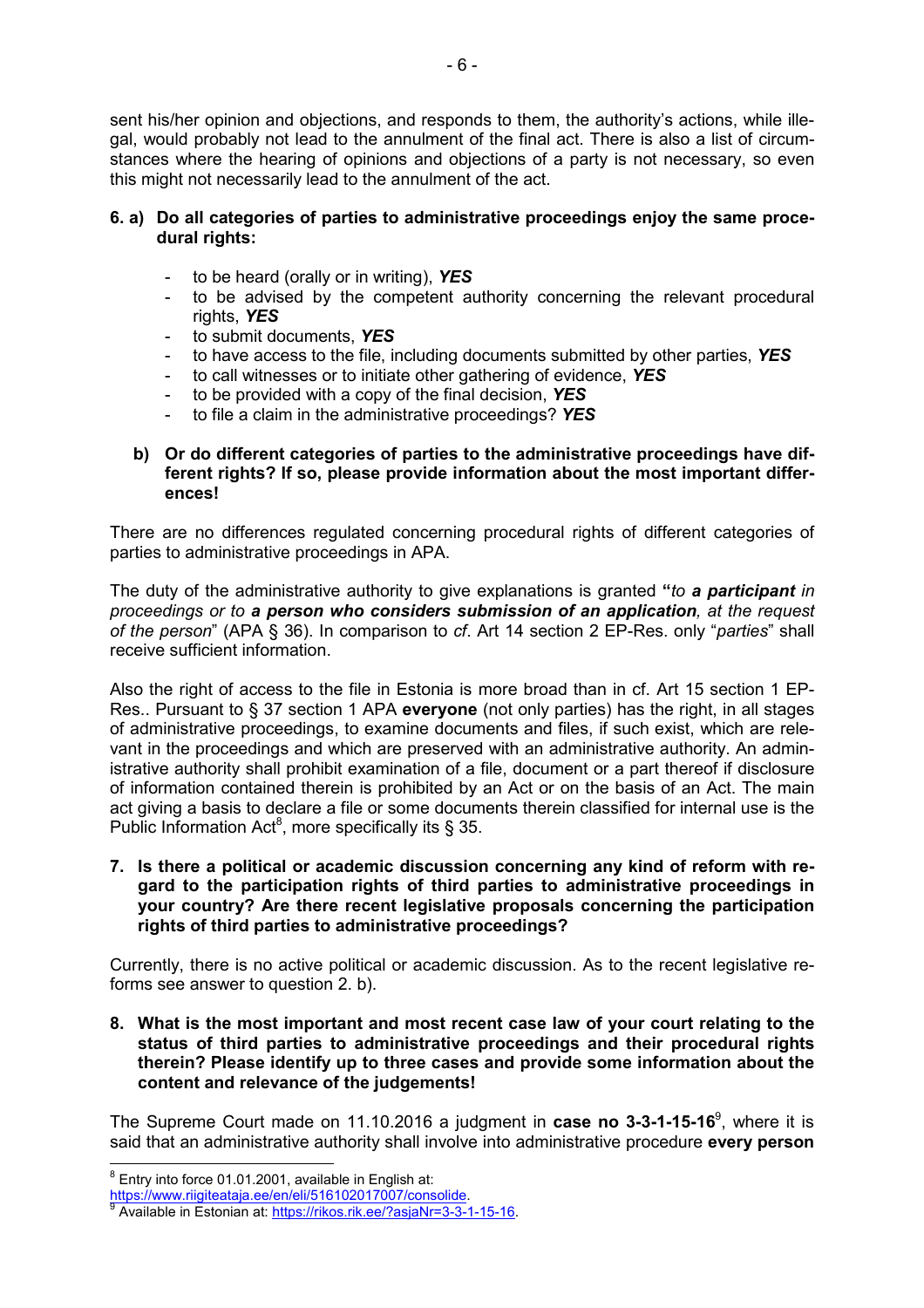**whose rights may be restricted by the administrative act**, when it is possible to foresee it by careful performance of administrative tasks. The restriction of rights should not be evident, it is sufficient when there is **a reasonable suspicion** of that.

The aforementioned decision was made in a case where wind turbines were planned. The Supreme Court noted that this may result in impacts (noise, shadow, *etc.*) on the inhabitants of the immediate vicinity. If the distance between the wind turbines and the immovable belonging to a person is sufficiently small, it must be clear to the local government that building permits may affect the rights of this person. Therefore the local people must at least be **personally informed** about the administrative procedure.

In addition, in its ruling of 16.12.2016 in **case no 3-3-1-87-16**<sup>10</sup>, another building case (this time concerning the building of residential houses on the immovable neighbouring that of the applicant), the Supreme Court explained that since the distance between the buildings and the applicant's immovable was **not** such that **a negative impact** on his property **could be excluded**, he should have been notified of the proceedings and **given a chance to express his opinion**. It must be noted, though, that the ruling only concerned standing.

# **II. Determination of Facts and Discretionary Powers**

- **1. a) In administrative proceedings, do administrative authorities have a general duty to carefully and impartially investigate the facts of the case ex officio in your jurisdiction (principle of investigation)?**
- **YES**, please see answer to question 4. a).

In comparison to *cf.* Art 10 EP-Res. and Art III-13, III-14 ReNEUAL, the wording of the principle of investigation in APA is not so detailed, but generally has the same meaning.

### **b) Are, in contrast, the parties to administrative proceedings generally obliged to present facts or evidence of their own accord (principle of party presentation)?**

*YES*, pursuant to § 38 section 3 APA, "*a* p*articipant in proceedings is required to present evidence to an administrative authority and notify it of facts which are known to him or her and are relevant to the proceedings. Upon failure by a participant in proceedings to perform this duty, the administrative authority may refuse to review the application upon issue of an alleviating administrative act."* 

**c) Do the rules for determining the facts distinguish between administrative proceedings initiated ex officio or by application?** 

*YES.* As said above, the failure of the applicant to perform the duty of cooperation is a basis for refusing to review the application. A similar basis does not exist in proceedings initiated *ex officio*.

**d) Do the rules for determining the facts distinguish between facts which are favourable to the individual and others which are unfavourable to him?** 

*NO.* 

**e) Do different models of fact finding in administrative proceedings exist in your country with regard to different subject matters (e.g. ex officio administrative orders prohibiting or requiring specified actions of individuals, licensing of private** 

<sup>&</sup>lt;sup>10</sup> Available in Estonian at: https://www.riigikohus.ee/lahendid?asjaNr=3-3-1-87-16.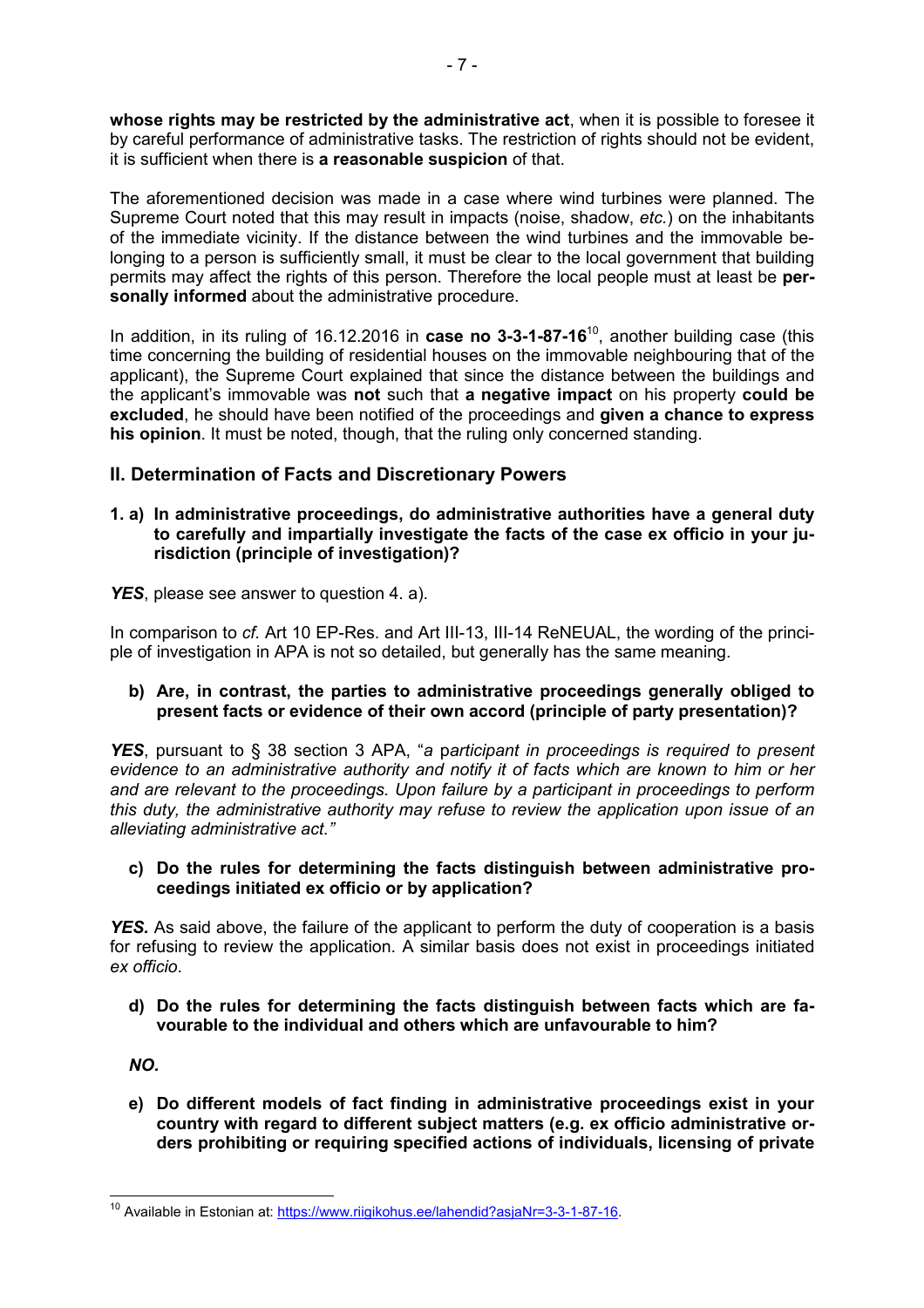#### **projects on application, administrative sanctions, specific sectors of administrative law,B)?**

**YES**, laws regarding specific sectors of administrative law sometimes include different and much more specific rules related to fact finding. For example, a very thorough regulation concerns environmental impact assessment (based on the relevant directives).

As another example, in Taxation Act (TA)<sup>11</sup> the principle of investigation is stipulated little differently from general principle of investigation in APA. § 11 TA stipulates as follows:

*(1) When verifying the correctness of the payment of taxes and making an assessment of tax, a tax authority is required to take into consideration all facts relevant to the matter, including facts which increase and facts which decrease the tax liability.* 

 *(2) A tax authority shall decide on the need to perform acts in order to verify the correctness of the payment of a tax and on the type and extent of the acts and shall collect evidence which is necessary to make a decision in the matter. When ascertaining facts relevant from the point of view of taxation, a tax authority is not only restricted to the requests and evidence submitted by participants in the proceedings.*

Also, **the obligation of the taxable person to cooperate** is regulated in TA. According to § 56 TA:

*(1) A taxable person is required to notify a tax authority of all facts known to the taxable person which are or may be relevant for taxation purposes.* 

 *(2) A taxable person shall keep records of facts relevant for taxation purposes, provide explanations, submit returns and other evidence and preserve such returns and evidence for the term prescribed by law. If a mandatory type of evidence is provided by law, a taxable person may only use such type of evidence as proof.*

 *(3) A taxable person shall not prevent a tax authority from performing procedural acts.* 

In state supervision proceedings, the general rule is stipulated in  $\S$  23 section 3 of the Law Enforcement Act  $(LEA)^{12}$ , which states:

"*A person is required to tolerate state supervision measures applied to him or her on the basis of and pursuant to the procedure provided by law.*"

The Supreme Court has explained in recent case law (judgment of 20.04.2018 in **case no 3- 15-443**<sup>13</sup>) that this provision only places on the person **an obligation to passively tolerate the supervisory measures**, not actively cooperate with the authority. To require active cooperation from the person, a specific provision is needed. The disturbance that is the basis of issuing a precept must be proven by the authority.

#### **2. If your jurisdiction provides for the duty of the competent administrative authority to carefully and impartially investigate the facts of a case:**

**a) Are the parties to administrative proceedings obliged to cooperate in the investigation (e.g. by providing documents or by answering questions)?** 

**YES**, please see question II 1. b).

l

<sup>&</sup>lt;sup>11</sup> Entrv into force 01.07.2002, available in English at:

https://www.riigiteataja.ee/en/eli/516042018001/consolide.

Entry into force 01.07.2014, available in English at:

https://www.riigiteataja.ee/en/eli/529062018002/consolide.

<sup>13</sup> Available in Estonian at: https://www.riigikohus.ee/lahendid?asiaNr=3-15-443.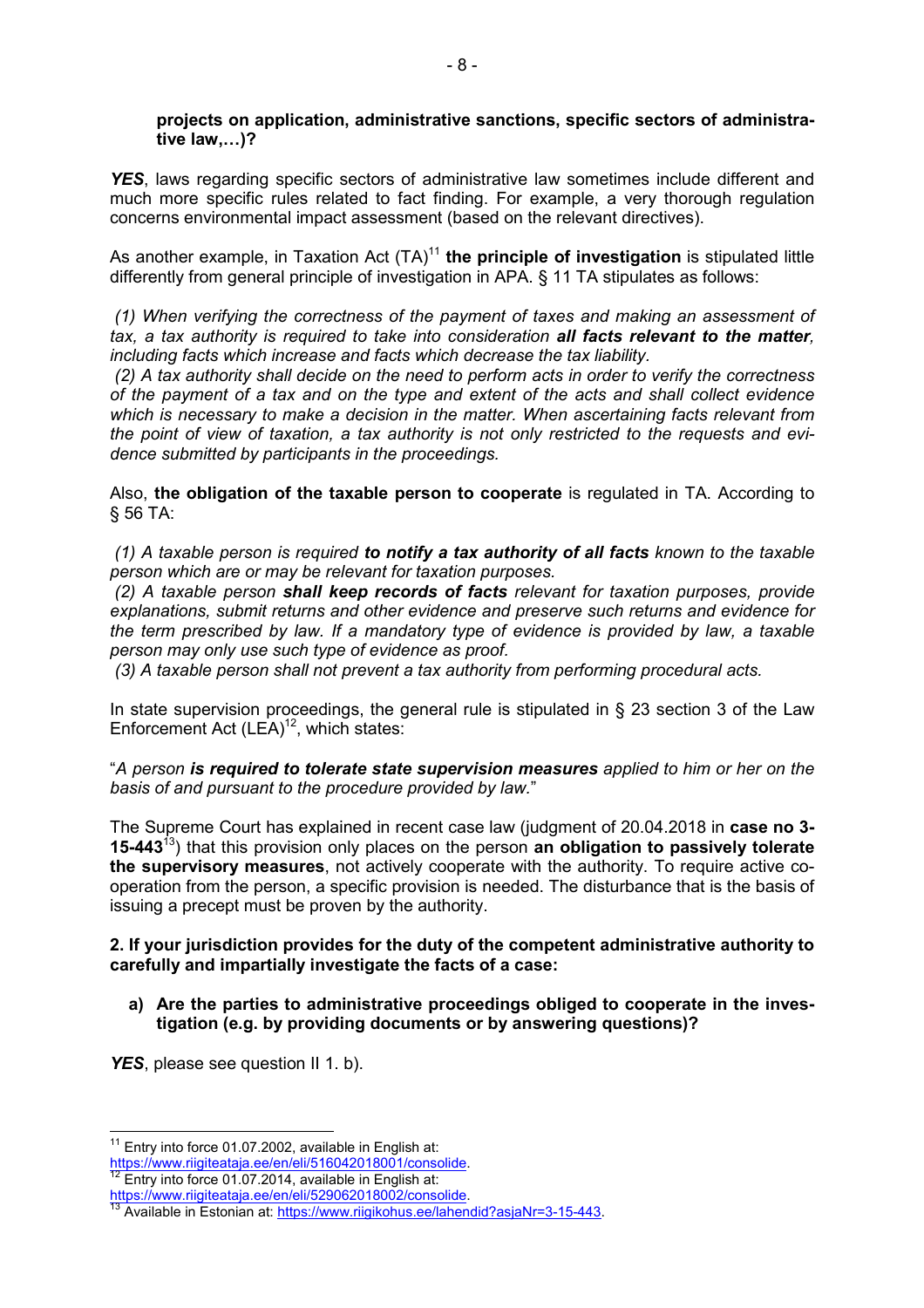#### **b) What are the consequences, if a party to administrative proceedings does not comply with its duty to cooperate?**

Refusing to review the application, see please question II 1. b). In addition, negative consequences may arise in certain specific fields based on special provisions. For example, in tax proceedings, the refusal of the taxable person to fulfil his/her duty to cooperate may have certain negative consequences to him/her, if the tax authority has shown justified doubt.

#### **c) Are there differences in the duty to cooperate among different categories of parties (applicants, potential addressees of the final decisions, third parties)?**

As for potential addressees of the final decisions, see please question II 1. e). There are no other categorical differences stipulated.

#### **3. a) In the fact finding process, is the administrative authority in your legal order bound by strict procedural rules (e.g. demanding for a certain organisation) or is this process subject to discretion of the administrative authority?**

In APA there are no strict procedural rules. In special administrative laws, of course, there may be several special provisions. The only special provision in APA which may be connected to fact finding is § 16 on approval and opinion of another administrative authority. In some administrative procedures an approval or opinion of another administrative authority is required for adjudication of an application. In this case both of the authorities have a duty for fact finding in their field. There is a provision § 16 sec 2 APA according to which *unless another administrative authority refuses to grant approval within a designated term or extends such term, approval is deemed to be granted. Unless another administrative authority provides its opinion within a designated term or extends such term, the application may be adjudicated without the opinion of the other administrative authority.* In aforementioned cases the fact finding may also be constrained.

#### **b) Has the administrative authority broad discretion in evaluating the facts found in the administrative proceedings?**

It depends on the nature of concrete proceedings. In certain special fields of administrative law, there are rules limiting the evidence by rather formal criteria, but in others (usually such cases where the authority has a wider scope of discretion in deciding as well), the authority is quite free in its evaluation of facts (limited, of course, by the general principles of administrative procedure).

**c) Does your national legal order provide for rules concerning composite investigations, i.e. the collaboration of different administrative authorities (like establishing a responsible officer of one administrative authority) or the collaboration of different officers within one administrative authority, e.g. a hearing officer who may hold hearings with applicants (like asylum seekers) while another officer takes the final decision based on written reports of such a hearing officer?** 

*YES*. If the rules for cooperation are not already provided by law, the **professional assistance between administrative authorities according to** Administrative Co-operation Act  $(ACA)^{14}$  is possible. On the basis of and pursuant to the procedure provided for in this Act, an administrative authority shall issue an act or take a measure within the limits of its competence at the request of another administrative authority in order to support the performance of a duty of that administrative authority (professional assistance). (§ 17 section 1 ACA ). §

<sup>&</sup>lt;sup>14</sup> Entry into force 01.07.2003, available in English at: https://www.riigiteataja.ee/en/eli/529062018001/consolide.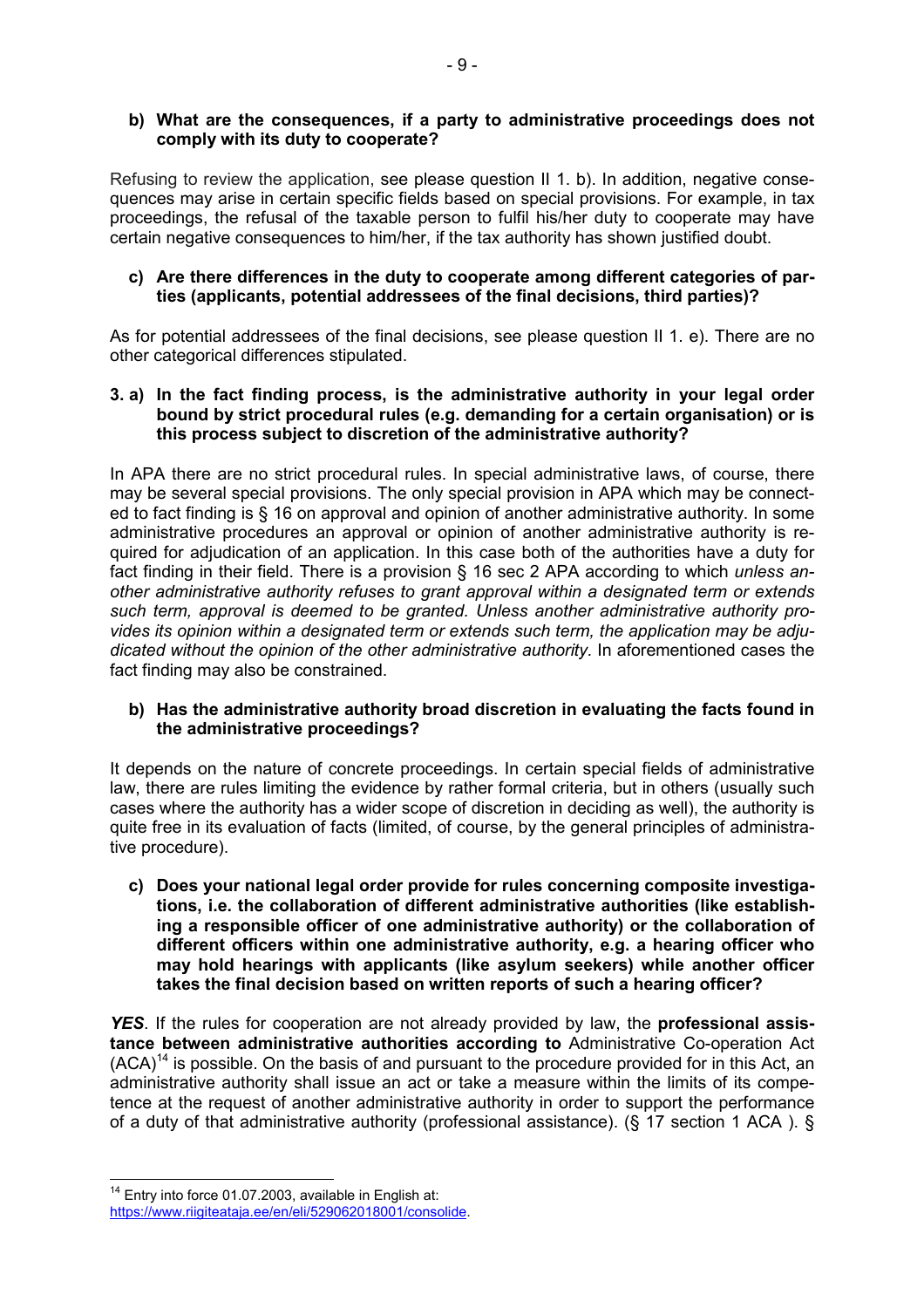18 ACA regulates the bases for application for and provision of professional assistance as follows:

 *(1) An administrative authority may apply for professional assistance from another administrative authority if:* 

 *1) the issue of an administrative act or taking of a measure necessary for the performance of a particular administrative duty is not within the competence of the administrative authority;* 

 *2) information which the administrative authority does not have or is unable to ascertain is required for the performance of a particular administrative duty;* 

 *3) documents or other evidence in the possession of the other administrative authority are required for the performance of a particular administrative duty;* 

 *4) the administrative authority is unable to issue an administrative act or take a measure for other reasons;* 

 *5) the use of professional assistance is economically significantly more advantageous than not using professional assistance.* 

According to recent case law of the Supreme Court (judgment of 07.06.2018 in **case no. 3- 16-586**<sup>15</sup>), the authority cannot ask for professional assistance, if this authority has a **duty to react on its own** pursuant to law.

#### **4. a) Does your national legal order provide for specific rules of evidence for the fact finding in administrative proceedings?**

The only general regulation is in § 38 APA. We do not have more specific rules of evidence for the fact finding in administration law.

#### *APA § 38. Evidence*

 *(1) In administrative proceedings, an administrative authority has the right to require participants in proceedings and other persons to provide evidence and information which is known to them and on the basis of which the administrative authority establishes the facts relevant for adjudication of the matter.* 

 *(2) Explanations of participants in proceedings, documentary evidence, physical evidence, on-the-spot visit of inspections, testimonies of witnesses and opinions of experts may serve as evidence.* 

 *(3) A participant in proceedings is required to present evidence to an administrative authority and notify it of facts which are known to him or her and are relevant to the proceedings. Upon failure by a participant in proceedings to perform this duty, the administrative authority may refuse to review the application upon issue of an alleviating administrative act.* 

The provisions in particular areas of administration may be more specific. So, Taxation Act regulates, that:

"*evidence in tax proceedings is any information collected with regard to the matter, including information, documents and things obtained from taxable persons, third parties and state, local government and city agencies, facts established by observation and expert opinions. A tax authority shall decide, according to the functions imposed on the tax authority by law and the right of discretion, which evidence needs to be collected in a particular matter* (§ 59 section 1 TA).

*For assessment and analysis of risk of violation of acts concerning a tax, the tax authority for state taxes has the right to receive, on the basis of a justified request, free data from the state database concerning the persons related to the assets in the ownership or possession of the persons, concerning the business activities of the persons and the nature and logistics of the goods and services related thereto. The administrator of the database shall notify the* 

<sup>&</sup>lt;sup>15</sup> Available in Estonian at: https://www.riigikohus.ee/et/lahendid/?asjaNr=3-16-586/29.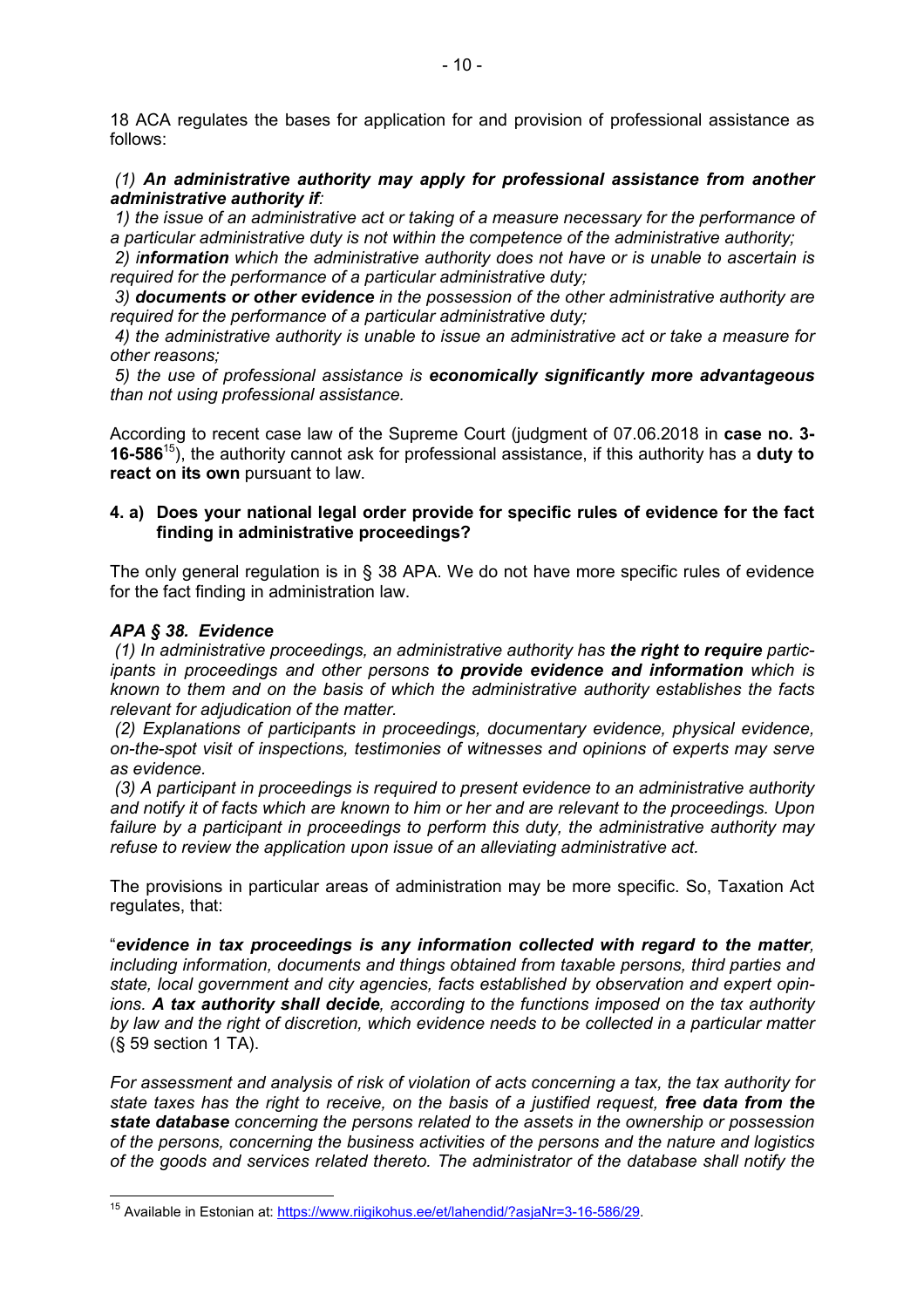*tax authority for state taxes of the facts which make it impossible to execute the request or*  due to which it is necessary to extend the term for execution of the request (§ 59 section 1<sup>1</sup> TA).

*A tax authority has the right to examine any documents relating to the economic or professional activities of a taxable person or to the payment of taxes by a taxable person, and to take inventory or control measurements of goods, materials, other assets, work performed and services provided* (§ 59 section 2 TA).

For another example of taxation procedure, there is a rule in  $\delta$  49<sup>1</sup> section 2 TA pursuant to which:

"*upon calling a person to the authority for giving oral explanations the procedural act may be conducted in the office rooms of the tax authority or over the phone or by means of such technical solution that the person conducting the proceedings and the person giving explanations, who are located in different administrative units at the same time, can see and hear each other directly by live transmission. The corresponding reference shall be made into the record of oral explanations*.

The Supreme Court has stated recently that video conferences between two offices of the tax authority are also in line with the requirements of  $\delta$  49<sup>1</sup> section 2 TA (judgment of 07.06.2018 in **case no. 3-14-50103**<sup>16</sup>).

**b) If this is the case, what are the most important principles?** (see above)

### **c) If this is not the case, what other (general) rules apply?**

In general, administrative procedure is governed by the following principles (§§ 3–6 APA): **proportionality**, **choice of form** (the authority shall determine the form of procedural acts and other details of administrative procedure on the basis of the right of discretion), **purposefulness**, **efficiency**, **avoiding superfluous costs and inconveniences to persons**, **promptnes**s, **equality of electronic operations to written**, and **the principle of investigation**.

# **d) What is the rationale for the model applied in your jurisdiction?**

This topic has not been in the middle of academic discussion or analysed in case law, outside of specific fields of law with their more specific rules.

#### **e) Are there any rules in your national legal order providing for the inadmissibility of certain evidence?** If so, please give some details! *NO*

#### **5. In court proceedings, who is responsible for the presentation and investigation of facts and evidence?**

#### **a) The court or the parties?**

**Both.** According to § 38 section 1 p 8 of CACP, an action must, *i.a.*, include a list of evidence which confirms the facts asserted by the applicant, including specific reference as to which evidentiary item is to support which fact. § 59 section 1 of CACP provides that "*unless the law determines otherwise, a participant of proceedings must prove the factual assertions on which his or her submissions are founded and, if the court requires, also the facts in relation to which it may be assumed that the participant has access to the corresponding evidentiary items. If submission of the evidence is not possible, the reasons for such impossibility* 

<sup>16</sup> Available in Estonian at: https://rikos.rik.ee/?asjaNr=3-14-50103/66.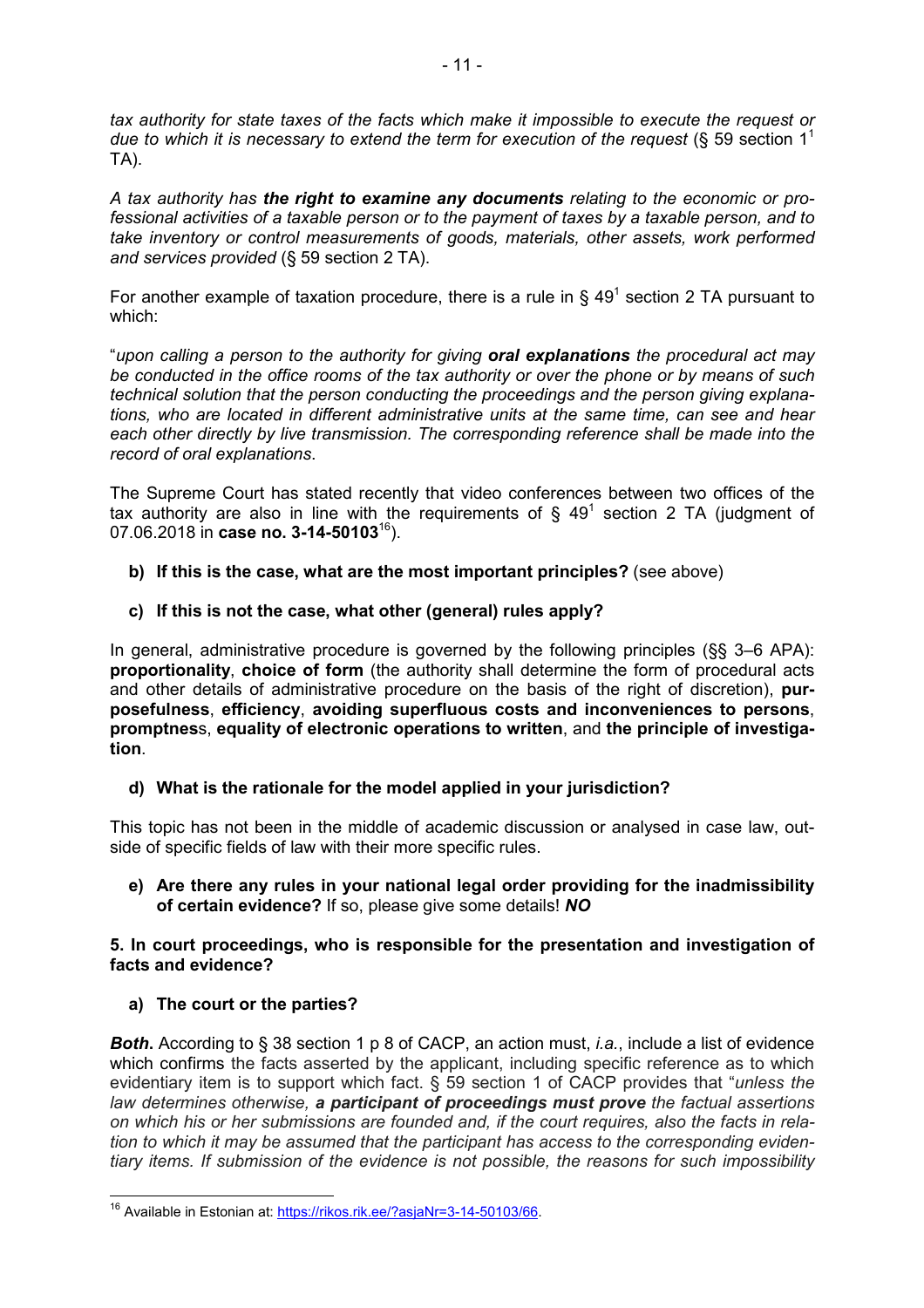*must be shown and the location or possible location of the evidence must be disclosed*. However, *where evidence required for a just determination of the matter has not been presented or where insufficient evidence has been presented, the court proposes that the participant of the proceedings on whom it is incumbent to prove the relevant fact present the requisite evidentiary items, or takes evidence itself. When making the proposal, the court explains which facts must be proved"* (§ 59 section 3 CACP). So, while the parties are obliged to prove their claims, **it is the court's duty to explain** to them, if needed, **which evidence is necessary for solving the case** – or, if needed, to collect the evidence itself. Only "*in the case that a participant of proceedings does not present an evidentiary item concerning a fact which he or she is required to prove by virtue of section 1 of this §, and evidence concerning that fact or a rebuttal thereof cannot be obtained by other means, the court may adopt an assessment of the fact which is adverse to the participant"* (§ 59 section 4 CACP).

#### **b) Are there differences between the responsibilities of claimants and defendants or between individuals and administrative authorities?**

While the law does not specify any differences, case law stresses the importance of the c**ourt's duty to explain especially towards the 'weaker' party**, *i.e*. most often a natural person not using legal representation. In addition, if the authority failed to fulfil its duty to investigate during administrative proceedings, **the burden of proof** to show the illegality of the administrative act will not be on the applicant in administrative court proceedings.

#### **c) Is the administrative court free in the consideration of evidence or are there certain rules of evidence? In the latter case, please give details!**

In administrative court proceedings, "*evidence means any information which appears in a format that the law foresees in relation to proceedings, and on whose basis, in accordance with the procedure provided in the law, the court ascertains the presence or absence of facts that serve as foundation for any claims or objections made by participants of proceedings, as well as any other facts material in order to determine the matter justly* (§ 56 section 1 CACP). For more specific rules regarding types of admissible evidence, the CACP refers to the Code of Civil Procedure (CCP)<sup>17</sup>. CCP provides rules on the testimony of witnesses (§ 251 *etc* CCP), statements of parties given under oath (§ 267 *etc* CCP), documentary evidence (written document or other document or similar data medium which is recorded by way of photography, video, audio, electronic or other data recording and can be submitted in a court session in a perceptible form, § 272 *etc* CCP), physical evidence (§ 285 *etc* CCP), inspection (§§ 290–292 CCP) and expert opinion (§ 293 *etc* CCP).

*"The court takes guidance from the law in objectively assessing the evidentiary items of a matter in their fullness and in relation to all of their aspects, and decides, acting in all conscience, whether or not an assertion made by a participant of proceedings has been proved"* (§ 61 section 1 CACP). "*The court does not regard any evidentiary item as possessing predetermined strength in the matter. The court assesses the evidentiary items as a body of evidence and considers relations between evidentiary items"* (§ 61 section 2 CACP). Even facts which have been established in the reasons of an earlier (final) court decision are assessed by the court as part of the body of evidence (§ 61 section 4 CACP; only the operative part of an earlier court decision with the same parties is binding). The court **may** refuse to admit an evidentiary item and return it, if it has been submitted after the expiration of the time-limit set by the court, it has been obtained as a result of the commission of a criminal offence or breach of a fundamental right, the evidentiary item is not accessible, or no reason has been given for the need to present or take the evidence (§ 62 sections 1 and 3 CACP). So, **the court has a wide margin of discretion**.

<sup>&</sup>lt;sup>17</sup> Entry into force 01.01.2006, available in English at: https://www.riigiteataja.ee/en/eli/506022018001/consolide.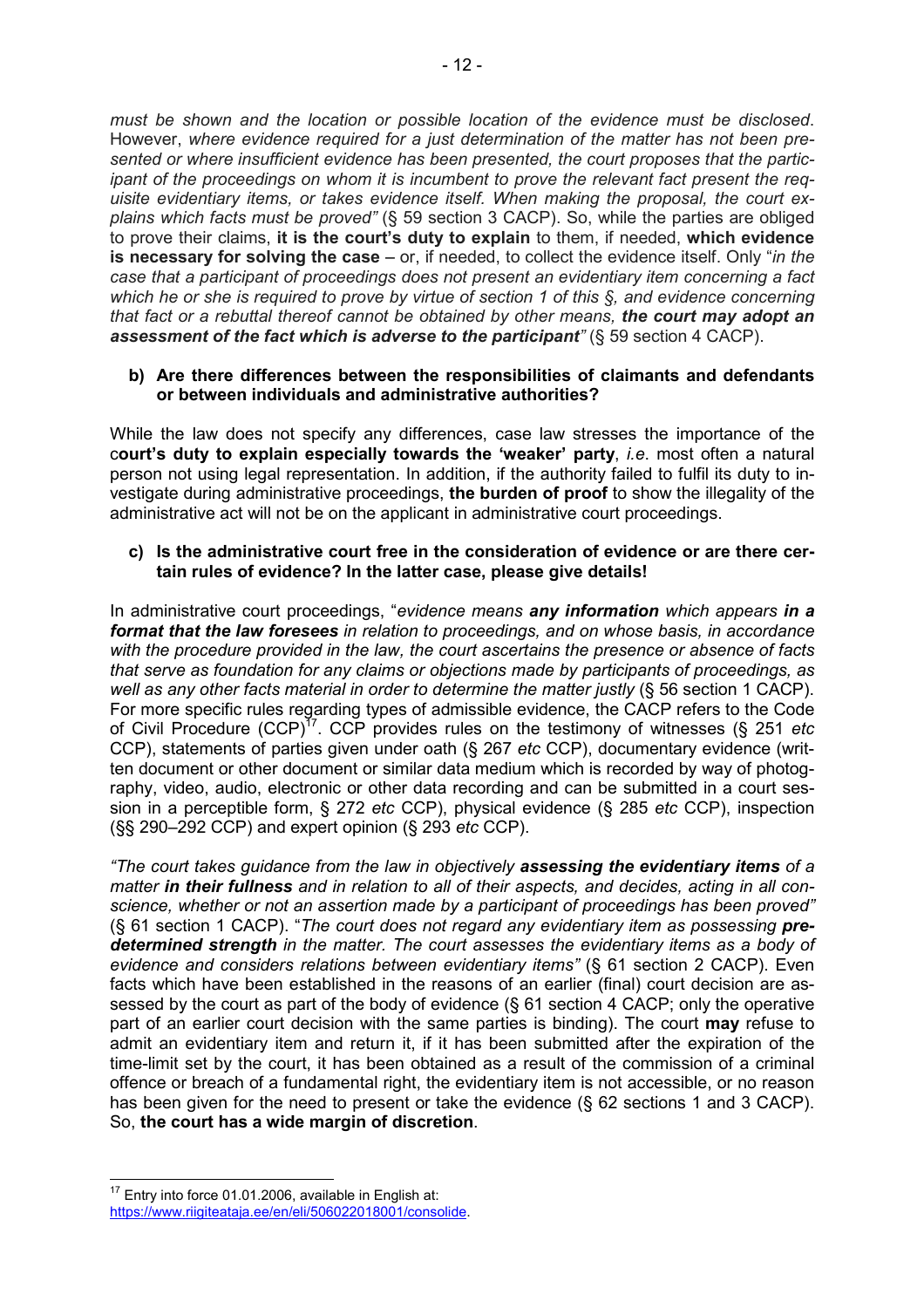#### **6. a) What is the general standard of control applied by administrative courts in regard to the fact finding of the administrative authority? Are there limitations in the scope of judicial control?**

The court is not bound by the fact finding of the administrative authority. "*When it enters a judgment in the matter, the court assesses the evidence and determines the legislative act which falls to be applied in the matter and whether the action is to be granted"* (§ 158 section 1 CACP). "*Unless the law provides otherwise, the court ascertains any fact of the matter as that fact stands at the time of entering the judgment. The court assesses the lawfulness of an administrative act or measure by reference to the time that the act was issued or the measure taken"* (§ 158 section 2 CACP; an exception to this is in § 158 section 3<sup>1</sup> that concerns the assessment of decisions refusing to grant international protection as of the time of entering the judgment). The scope of judicial control is more limited in case of **discretionary decisions**, where § 158 section 3 CACP provides: "*In assessing the lawfulness of an administrative act issued or an administrative measure taken as a result of the exercise of a discretionary power, the court also verifies compliance by the administrative authority with the limits and objective of the power, and with other rules which govern the exercise of discretion. The court does not conduct a separate assessment of the expediency of a discretionary decision. When verifying the lawfulness of an administrative act or measure, the court does not engage in an exercise of the discretionary power in the place of the administrative authority.*"

#### **b) Does your national legal order know standards of (limited) control in regard to complex factual evaluations comparable to the concept of technical discretion applied by the ECJ (see annex to this question below)?**

*NO.* The only area with a very limited judicial control that has so far been specified is discretionary decisions, especially **various assessments** such as exams or, for example, architectural contests, as well as **prognosis decisions**, where mostly procedural aspects (including reasoning, if it is required) are controlled.

- **c) If this is the case, what are typical cases in which such a standard of reduced control is applied?** (see above)
- **d) Are these cases qualified as a specific category of administrative discretion or are they subject to the general principles concerning discretionary powers of administrative authorities?** (see above)
- **7. a) In your national legal order, are the procedural standards to be observed by administrative authorities in their fact finding the more stricter the more the administrative authorities are conceded substantive discretionary powers?**

**NO**. It has only been stressed in jurisprudence that discretionary decisions require a more thorough reasoning.

**b) What is, as far as applicable, the rationale of reduced (substantive) controls exercised by the administrative courts?** 

Mainly, it has been justified by the separation of powers – *i.e.* **the court cannot 'step into the shoes' of the administration** and make a discretionary decision in the authority's stead.

#### **c) Are administrative courts reluctant to interfere with material decision-making of administrative authorities?**

Sometimes, especially when the administrative act or activity does involve a **large margin of discretion** and is based on a complex assessment of facts or a prognosis.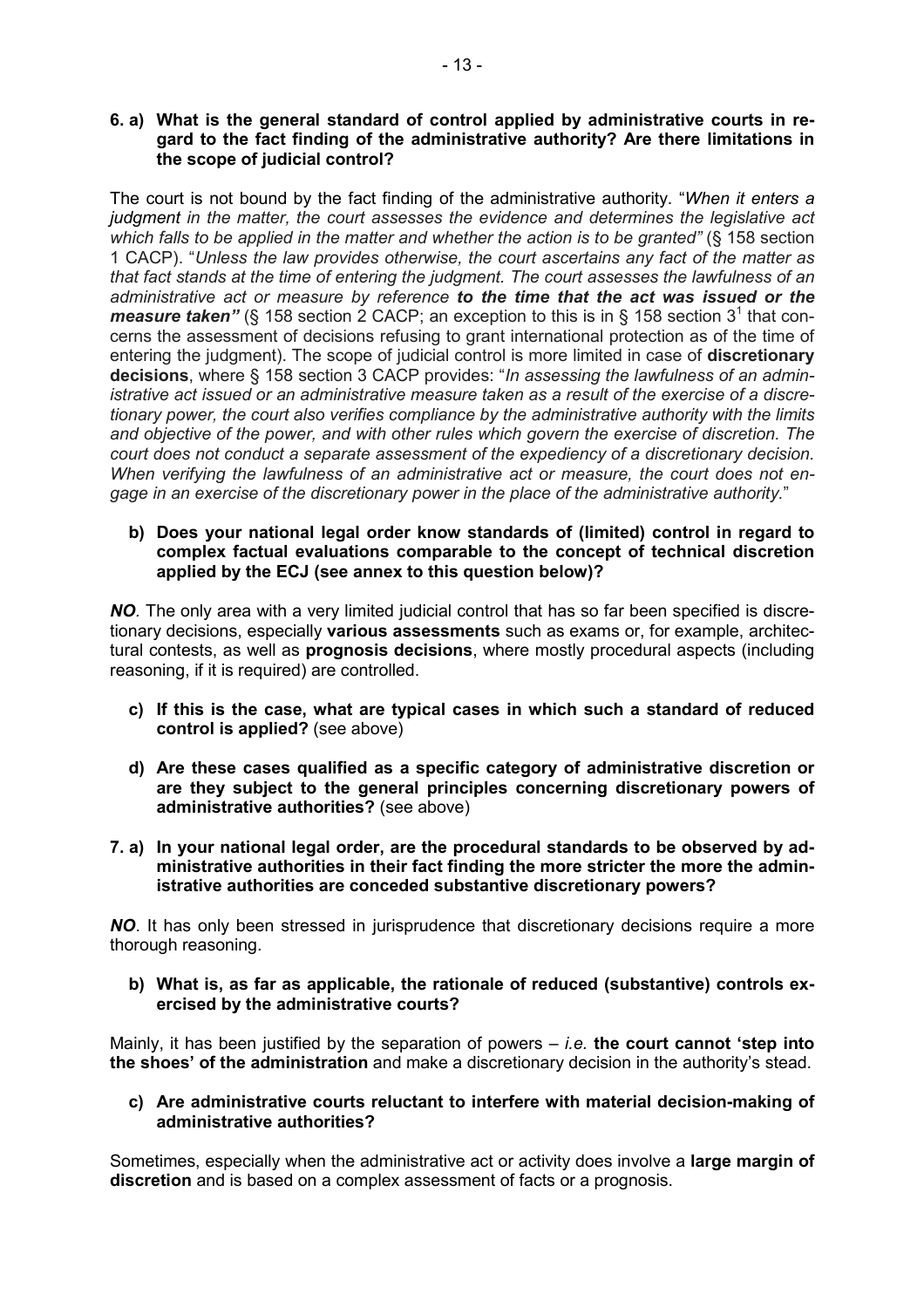#### **d) Do they prefer to focus on procedural aspects?**

**YES**, and that is partly supported by § 158 section 3 of CACP (see above).

However, during trainings, some judges have also confessed reluctance as well as difficulty to, for example, **use expert opinions** to assess facts differently from the authority, especially when each party submits an expert opinion and they do not match in content (this is especially relevant in environmental cases, but not only). Thus, the judges feel more confident when dealing with purely legal, procedural aspects.

**e) Does your national legal order know prepositioned or anticipated expert opinions (e.g. in environmental law) to which a superior validity is conceded?** 

#### *NO.*

- **f) As far as the concept of technical discretion applied by the ECJ in regard to administrative decisions (or similar) is applied in your national legal order (cf. II.6.b)), can the reduced standard of control be regarded as a consequence of different institutional capacities of courts and administrative authorities?** (see above)
- **8. Are there any constitutional provisions and/or principles governing the questions** 
	- **a) of the determination of facts of a case by the administration,**
	- **b) of the possibilities of the administration to enjoy discretion therein and**
	- **c) of the standards of control to be applied by the administrative courts (e.g. a constitutional guarantee of effective judicial remedy, a strict duty of administrative bodies to comply with legal requirements)?**

**YES**. According to § 3 of the Constitution of the Republic of Estonia<sup>18</sup>, governmental authority is exercised solely pursuant to the Constitution and laws which are in conformity therewith. The **separation and balance of powers** is provided in § 4 of the Constitution. Everyone is entitled to **protection by the government and of the law**, and the law protects everyone from arbitrary exercise of governmental authority (§ 13 of the Constitution). It is **the duty** of the legislature, the executive, the judiciary, and of local authorities, **to guarantee the rights and freedoms provided in the Constitution** (§ 14 of the Constitution). Everyone whose rights and freedoms have been violated has **the right of recourse to the courts** (§ 15 of the Constitution). From §§ 14 and 15 of the Constitution, the right to an effective judicial remedy and to due process in a reasonable time have also been derived.

**9. Is there a political or academic discussion concerning any kind of reform with regard to the discretionary powers of the administration, especially with regard to the determination of facts, and the corresponding reduced judicial control by administrative courts in your country? Are there recent legislative proposals concerning the discretionary powers of the administration and the corresponding reduced judicial control?** 

*NO*, at least not in general. Changes in some laws concerning specific fields of administrative law may sometimes limit or, *vice versa*, widen the scope of discretion of the relevant administrative authorities.

<sup>&</sup>lt;sup>18</sup> Available in English at: https://www.riigiteataja.ee/en/eli/521052015001/consolide.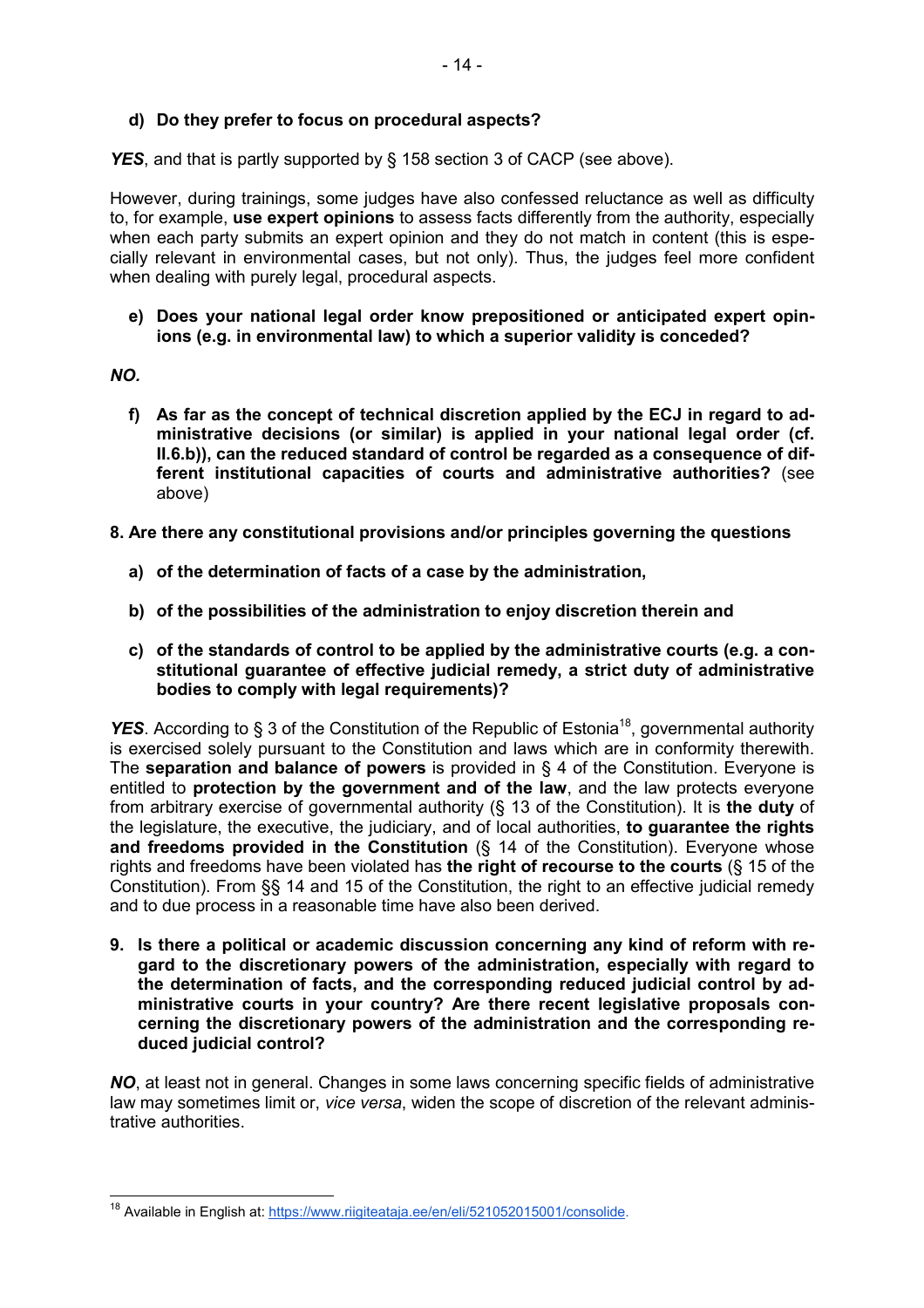The only recent change concerning the scope of judicial control was the addition of § 158 section 3<sup>1</sup> to CACP that enables both courts and the administration to take into account **possible new facts** arisen during the court proceedings in cases concerning international protection.

**10. What is the most important and most recent case law of your court relating to the discretionary powers of the administration, especially with regard to the determination of facts, and the corresponding reduced judicial control by administrative courts? Please identify up to three cases and provide some information about the content and relevance of the judgements!** 

In **case no 3-3-1-88-15**<sup>19</sup>, a natural person asked for the annulment of a detailed plan which allowed the construction of two wind generators about 400m from her home. One of the issues was the question if the noise from a nearby mine would cumulate with the noise of wind generators. The person had already raised the issue in the planning procedure, but it was not handled in neither the planning decision nor in the noise assessment. The Supreme Court said in its judgment of 08.08.2016 that since the issue had not been investigated in the planning procedure, **the administrative authority had violated the duty to investigate**, and therefore, **the burden of proof** to show that there was a cumulative impact was not on the applicant – it was enough to raise **a reasonable doubt**. Another point under dispute was a document the applicant had presented during court proceedings which contained the noise measurements of similar wind parks in a nearby area. The document showed that while the noise prognosis using the same methodology as in this case had shown a noise level below the allowed limit values, the actual noise had significantly exceeded the noise limit values. The first and second instance courts had considered this document inadmissible, because the measurements had taken place after the planning decision had been made, so the authority could not have taken them into account. However, the Supreme Court found that since this **document could be considered as evidence** of the untrustworthiness of earlier noise prognosis methodology, it should have been accepted. The Court drew a parallel to expert opinions ordered by the court which are similarly created after the planning decision. In this case, the planning decision was annulled by the court, based on several other issues in addition to these, but these are the main points relevant to this question.

In **case no 3-3-1-41-15**<sup>20</sup>, there was a dispute between a municipality and the state about the compensation of certain educational costs which were due to an obligation imposed by the state and outside the normal activities of a municipality. Next to the principal discussion on the legal basis of demanding this compensation from the state, the state also argued that the court cannot grant the action including a specific sum that the state had to pay, because the state had a discretionary power in deciding which costs were reasonable. The Supreme Court, in its judgment of 12.01.2016, stated that the determination of the specific sum by the court was permissible. **The court should not interfere into the administrative discretionary powers, but in this case, there was no real discretion**. The question of whether the costs were relevant and had a legal basis could also be checked during court proceedings. In fact, the state had not brought any material objections to the costs in court.

The **case no 3-3-1-51-16**<sup>21</sup> concerned an architectural contest (a design contest in the sense of the public procurement directive) where a winner had been chosen and one of the other contestants disputed this decision. The Supreme Court explained in its judgment of 09.08.2016, that while the contest jury had to rely on the criteria set out in the contest notice in its assessment, **the control of the jury's opinion in court is limited to obvious errors**. Since one of the bases for the assessment of the projects was artistic value, the jury's assessment may contain subjective elements that cannot be reasoned in the same way as

<sup>&</sup>lt;sup>19</sup> Available in Estonian at: https://rikos.rik.ee/?asjaNr=3-3-1-88-15. Summaries in English and French available on JuriFast.

 $^{20}$  Available in Estonian at: https://rikos.rik.ee/?asiaNr=3-3-1-41-15.

<sup>&</sup>lt;sup>21</sup> Available in Estonian at: https://rikos.rik.ee/?asjaNr=3-3-1-51-16.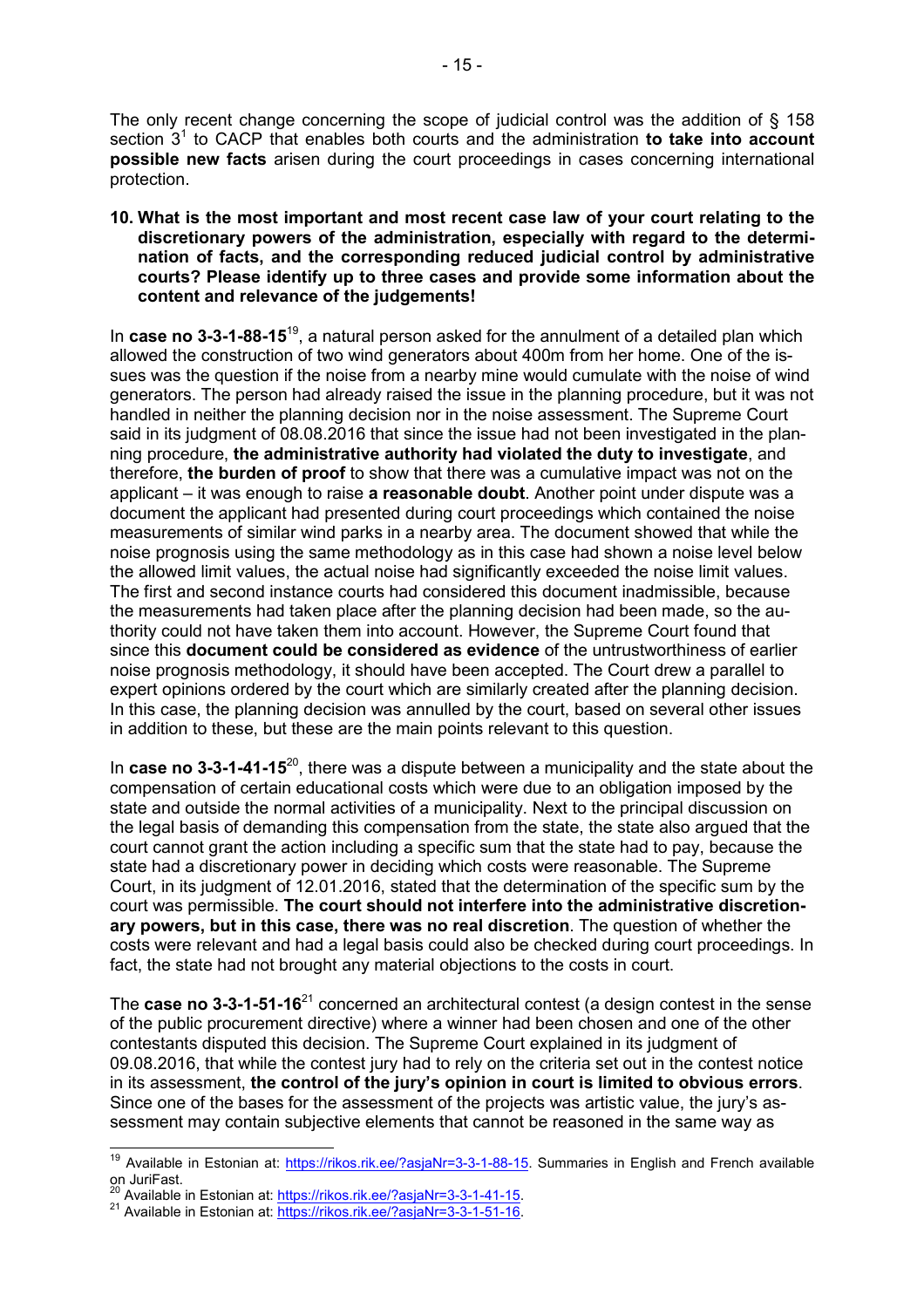usually expected in administrative procedure. Court proceedings are a place to resolve legal, not aesthetic disputes. Mainly, the court can interfere into the jury's assessment when it is obvious that the winning work did not correspond to the conditions of contest. In addition, formal and procedural aspects can be checked.

# **III. Case Study**

# **Questions:**

### **1. How is the court going to decide on the objections of M, F and P?**

### **M:**

According to § 44 sections 4 and 5 CACP, a municipality has standing to protect its rights (including, for example, ownership) or if the administrative act or measure of another public authority significantly hinders or complicates the performance of the duties of the local authority. Thus, it is possible that M has a standing in this case. However, merely the abstract protection of its municipal planning competence is not enough. According to the Supreme Court's ruling of 16.01.2014 in case no 3-3-1-41-13 $^{22}$ , M would have to show that the inability to plan the concerned area as wanted would impair the fulfilment of the municipality's functions (which are defined by law). However, there is no information in this case on to whom the land belongs *–* if it is owned by the municipality, then it has a standing as any other land owner.

If M's action is admissible, M can only rely on the provisions protecting its autonomy (or ownership rights, if relevant) – in this case, for example if S took M's legitimate interests into account when weighing whether to give the permit – or on the breach of its procedural rights (mainly if M was given the opportunity to present its objections). From the facts presented above, no errors in either of these aspects appear.

#### **F:**

Since F is the owner of the neighbouring piece of land, it is likely that he would have a standing if the construction of the commercial building would impair his use of the land he owns. According to the Supreme Court jurisprudence, even a non-intensive impairment of the applicant's rights is sufficient to create a standing.

However, it is doubtful whether his action would be granted. Like the municipality, F can also only protect his own subjective rights when disputing the permit, so his most promising argument would be the disadvantages in managing his soil because of increasing traffic. Only the fact that he did not respond to S's notice does not exclude him from presenting this argument, since S obviously knew of the possible impact on the land F owns already. But since the description above states no procedural errors, we can presume that the environmental impacts of the construction and use of the commercial building were sufficiently investigated and no adverse impacts over the limit values set by law were found; and that his interests were sufficiently weighed when making the decision on the permit. Since the commercial building will be on the edge of the already built-up area of the municipality, the traffic increase most likely will not be such as to disproportionately impact his land use (though this depends on the facts of the case). F's wish to avoid the settlement of commercial companies in his vicinity and the fact that he thinks there are enough of them in the village are probably not protected interests, unless there exists a higher-ranking spatial plan which indeed forbids this area from being used for commercial purposes (designating it as a green area instead, for example).

**P:**

 <sup>22</sup> Available in Estonian at: https://rikos.rik.ee/?asjaNr=3-3-1-41-13.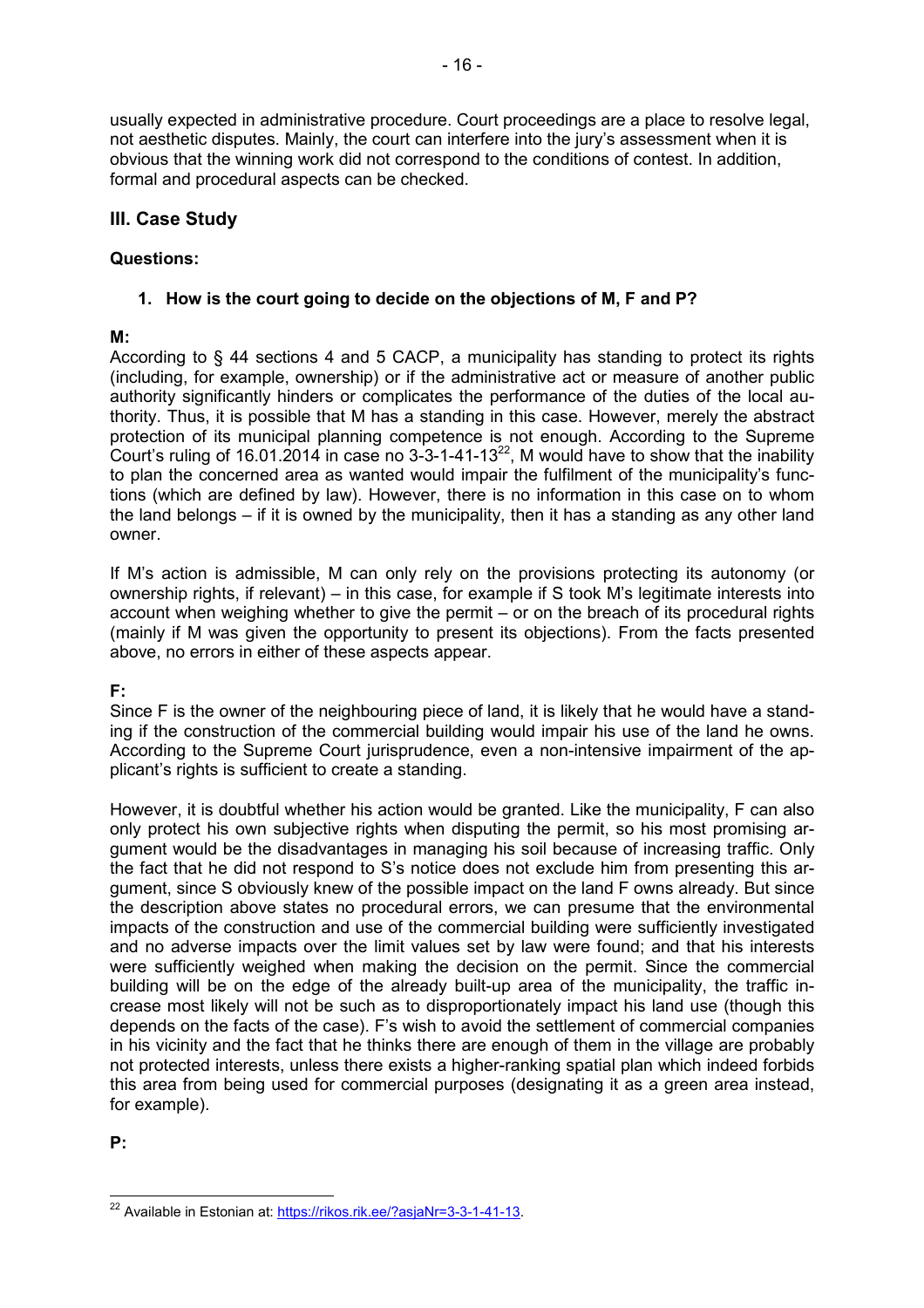It does not appear as though the permit impairs P's own rights in any way. As a natural person, he/she cannot bring an action for the annulment of a permit based on the protection of a public interest. Thus, he/she has no standing. However, it is possible that the "Association for Preserving the Traditions" could have a standing to protect the local landscape (this depends on whether the organisation fulfils the criteria of a non-governmental environmental organisation in § 31 GPECA (it is important to note that an association that is not a legal person could qualify as well)). In that case, the court may have a duty to explain to P that he/she could instead bring the action in the name of the association.

#### **2. How is the court going to decide on the action brought by O? Is the mere fact that S did not involve O in the administrative proceedings going to help O's action to succeed? Supposing that this is not the case, how is the court going to assess the question of the risk for the red kite?**

The mere fact that O was not involved in the proceedings might (though not certainly) lead to the annulment of the permit. § 58 APA provides that the repeal of an administrative act cannot be demanded solely for the reason that procedural requirements are violated upon issue of the administrative act or the administrative act does not comply with the requirements for formal validity if the above-mentioned violations cannot affect the resolution of the matter. However, it is the consistent jurisprudence of the Supreme Court that since the administration has a wide range of discretion in environmental cases, only a lawful, efficient and just procedure can lead to the substantive lawfulness of the environmental decision. Usually, it is not possible to decide in these cases that in spite of the procedural errors the end decision is still substantively lawful. For instance, the Supreme Court has annulled a mining permit due to the lack of publication of the environmental impact assessment report, after substantial changes were made in it, although that was required by law (judgment of 15.10.2013 in case no 3-3-1-35-13<sup>23</sup>). However, since O has only one very specific objection to the permit (risk to the red kite), it may be argued that if that risk had been sufficiently investigated and the determined situation were in accordance with the requirements of the (legislation transposing the) Natura directives, the procedural error would not be fatal. But especially if an expert opinion is submitted which shows otherwise, and if the existence of an eyrie very close to the location of the building is proven, this could also lead to the annulment of the permit due to a substantive error. Asking for an opinion from E based on the new evidence is also a possibility (§ 24 section 1 CACP), though this opinion is not binding for the court.

# **Modification:**

# **How is the court going to decide on the actions now?**

Nothing would change in relation to **M**'s action *–* M would still need to show that the planned wind farm would impair the fulfilment of M's functions.

In relation to **F**, his standing would largely depend on whether he lives on the neighbouring land, or just uses it for agricultural purposes *–* it is doubtful how a wind farm could impair him from continuing to use the land for agriculture, but for residential buildings, the noise limit values set by the state are stricter, and in addition, **S** would need to take his interests into account even if it were proven that noise limit values were not exceeded (judgment in case no 3-3-1-88-15, referenced above).

As for **P**, nothing changes.

In relation to **O**, the procedural issue still stands. Supposing that the requirements of the (legislation transposing the) EIA directive were fulfilled, again, the court would need to evaluate based on all evidence gathered (if necessary, ordering an additional expert opinion), whether

<sup>&</sup>lt;sup>23</sup> Available in Estonian at: https://www.riigikohus.ee/et/lahendid?asjaNr=3-3-1-35-13.